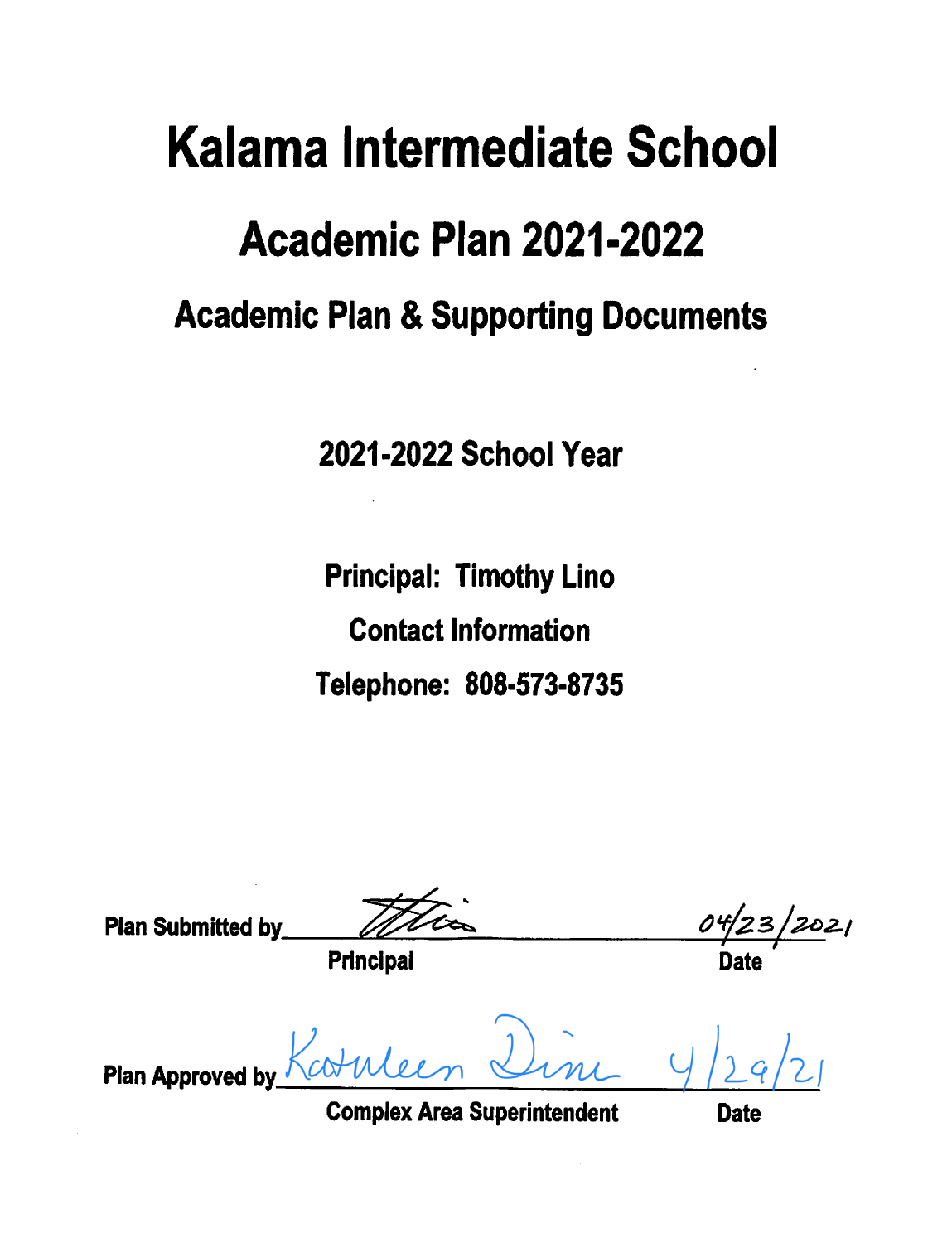

# **Academic Plan SY 21-22**

Samuel E. Kalama Intermediate School

120 Makani Rd. Makawao, HI 96768  $(808) 573 - 8735$ www.kalamaintermediate.com

[**Kalama Intermediate**] Academic Plan Version [**1**] [**04.23.21**] Page | 1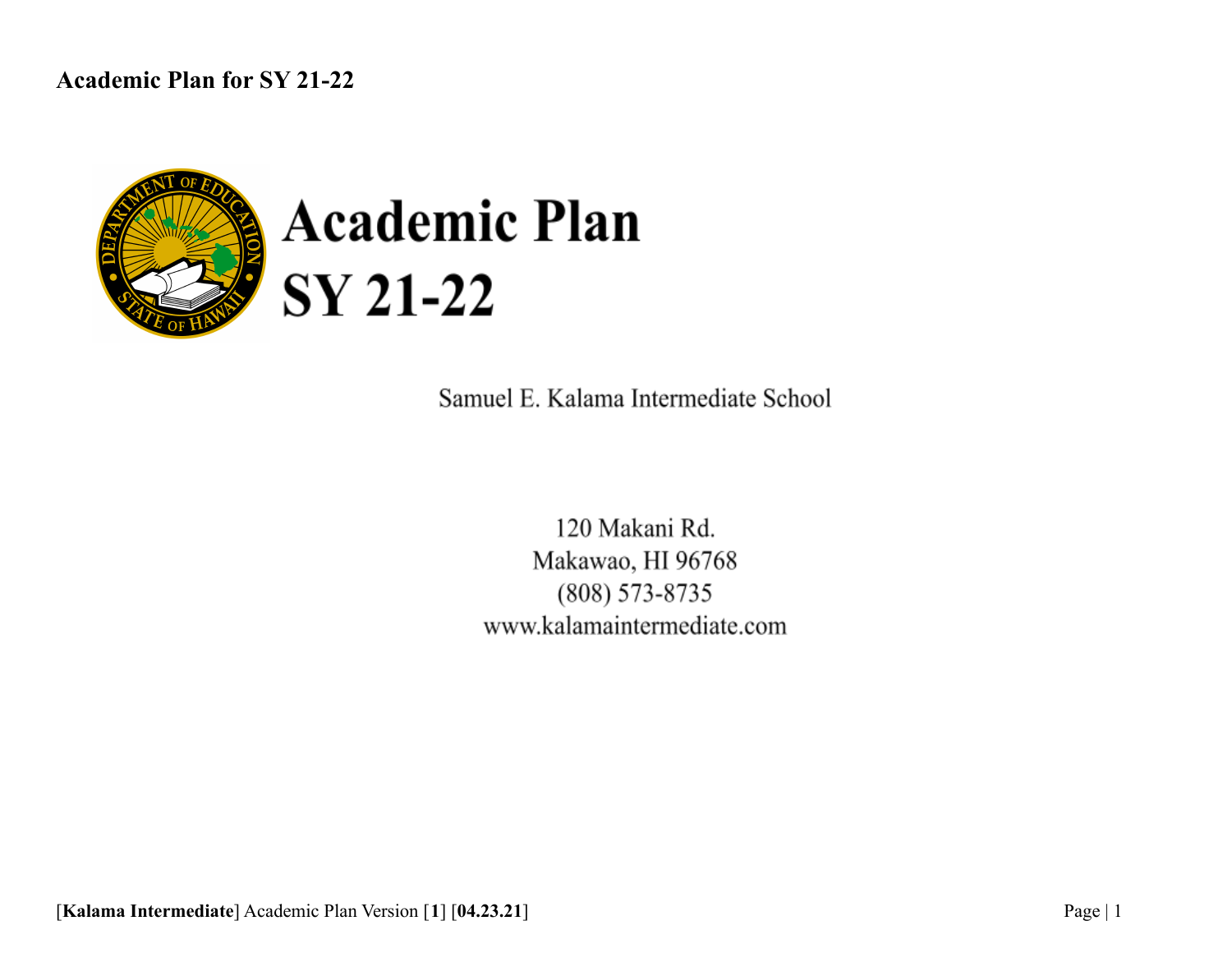| Where are we now?                            |                                                                                                                                                                                        |
|----------------------------------------------|----------------------------------------------------------------------------------------------------------------------------------------------------------------------------------------|
| Prioritize school's needs as                 | Needs Identified through the school improvement process and the WASC self study to focus on for SY 21-22                                                                               |
| identified in one or more of                 |                                                                                                                                                                                        |
| the following needs                          | Learning Need #1 - Our students need to understand their responsibilities as a student, as a member of their family, as a                                                              |
| assessments:                                 | member of the school, and as a member of their community.                                                                                                                              |
|                                              | Learning Need #2 - Our students need to be engaged at appropriate levels in their learning so that they can grow in their                                                              |
| • Comprehensive Needs<br>Assessment (Title I | Math and Reading literacy.                                                                                                                                                             |
| Schools)                                     |                                                                                                                                                                                        |
|                                              |                                                                                                                                                                                        |
| • WASC Self Study                            | WASC Self-Study Identified Needs (Based on 10/2020 WASC Report)                                                                                                                        |
|                                              | <b>Category A: Organization</b>                                                                                                                                                        |
| • International<br>Baccalaureate (IB)        | <b>Areas of strength for Organization:</b>                                                                                                                                             |
| Authorization                                | 1. Kalama supports sending staff to professional development training.                                                                                                                 |
|                                              | 2. Kalama has clearly stated vision and mission statements and General Learner Outcomes relative to the                                                                                |
| • Other                                      | Academic Plan and Comprehensive Needs Assessment.                                                                                                                                      |
|                                              | 3. BERC Learning Walks and shared PD improve teacher practice.                                                                                                                         |
|                                              | Kalama's Interichment program provides time for SEL and PBIS activities.<br>4.                                                                                                         |
|                                              | 5. Parent communication is provided via Weekly Panther News, social media, email, Infinite Campus, and school                                                                          |
|                                              | programs/events.                                                                                                                                                                       |
|                                              | <b>Key issues for Organization:</b>                                                                                                                                                    |
|                                              | 1. Revise meeting schedules to facilitate communication and the decision making process.                                                                                               |
|                                              | Provide inclusion teachers with dedicated planning time with their teaching partners.<br>2.                                                                                            |
|                                              | Review school-wide initiatives and infrastructure procedures/policies at the start of each school year.<br>3.                                                                          |
|                                              | Set up a consistent method of monitoring staff use of the three positive campus-wide strategies.<br>4.                                                                                 |
|                                              | Update the PA and phone systems and develop emergency kits to increase school safety.<br>5.                                                                                            |
|                                              | Continue supporting new teachers as they come to Kalama.<br>6.                                                                                                                         |
|                                              |                                                                                                                                                                                        |
|                                              |                                                                                                                                                                                        |
|                                              |                                                                                                                                                                                        |
|                                              | <b>Category B: Curriculum</b><br>Areas of strength for Standards-Based Student Learning: Curriculum:<br>1. Most departments, and all core departments, use standards based curriculum. |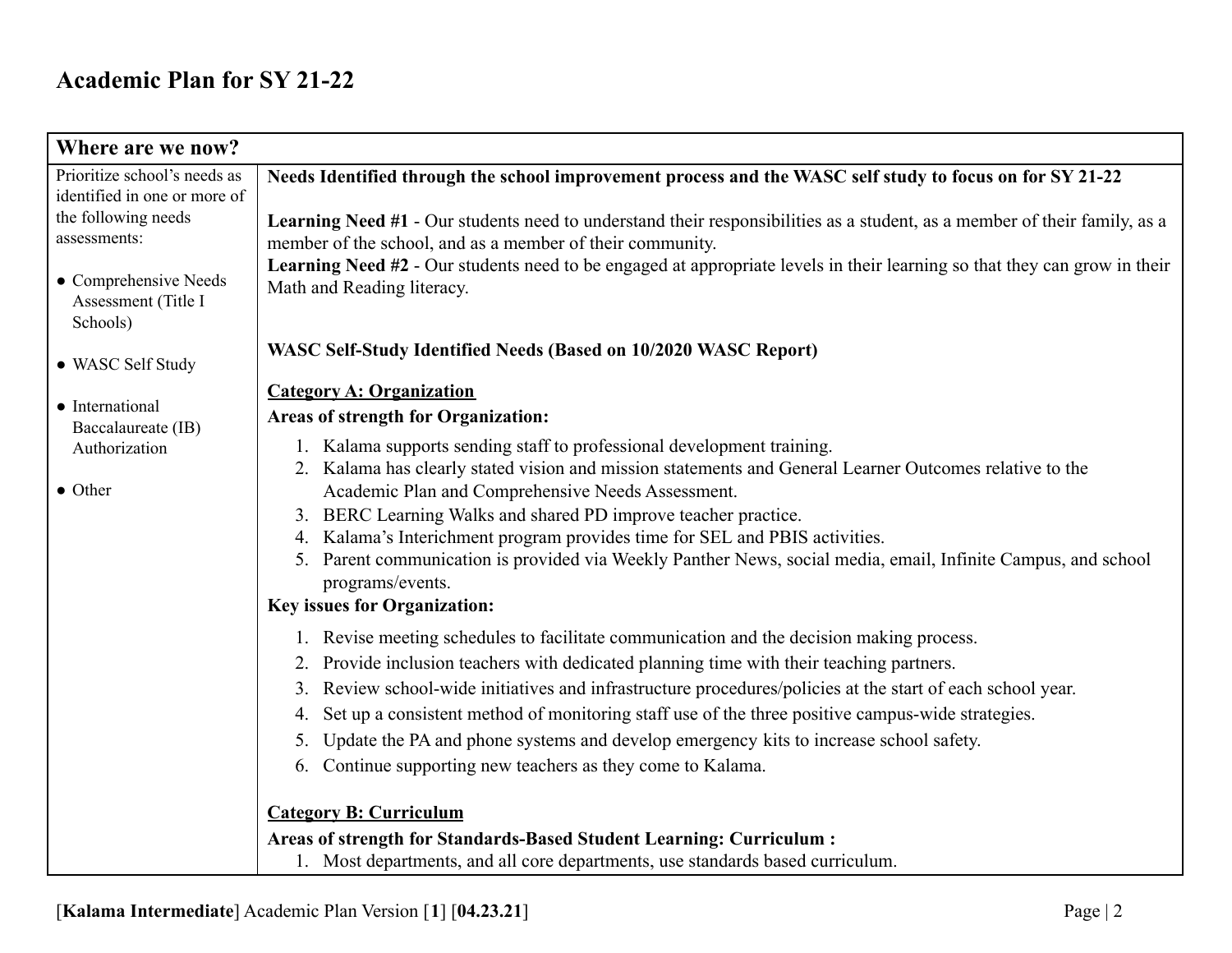| 2. All classrooms have GLO posters and GLOs are incorporated into teaching with high frequency.                                                                                                                                                                                                                                                  |
|--------------------------------------------------------------------------------------------------------------------------------------------------------------------------------------------------------------------------------------------------------------------------------------------------------------------------------------------------|
| 3. Kalama offers a variety of extra curricular, high interest activities and clubs that extend student learning beyond                                                                                                                                                                                                                           |
| the classroom into real world application.                                                                                                                                                                                                                                                                                                       |
| Key issues for Standards-Based Student Learning: Curriculum:                                                                                                                                                                                                                                                                                     |
| 1. Strengthen the plan to continue implementation of Data Teams.                                                                                                                                                                                                                                                                                 |
| 2. Plan and implement formal collaboration, planning and integration of content areas to increase and improve<br>interdisciplinary units (IDU's).                                                                                                                                                                                                |
| <b>Category C: Instruction</b>                                                                                                                                                                                                                                                                                                                   |
| Areas of strength for Standards-Based Student Learning: Instruction:                                                                                                                                                                                                                                                                             |
| 1. Technology usage in the classroom has grown over the past three years, and forced on everyone due to<br>distance learning in SY 20-21. Teachers have risen to the occasion.                                                                                                                                                                   |
| 2. Along with the increased use of technology, student engagement has increased across campus.                                                                                                                                                                                                                                                   |
| 3. Student voice is being used to adjust instruction in the classrooms                                                                                                                                                                                                                                                                           |
| Key issues for Standards-Based Student Learning: Instruction:                                                                                                                                                                                                                                                                                    |
| 1. Continue to make progress towards increasing student metacognition, helping students to articulate what<br>they're learning (e.g., I am learning, I can do, This relates to my life) to support rigor and relevance.<br>2. Continue to train and implement the BERC model at a school-wide level, and other PD that is valued<br>among staff. |
| <b>Category D: Assessment and Accountability</b>                                                                                                                                                                                                                                                                                                 |
| Areas of strength for Standards-Based Student Learning: Assessment and Accountability:                                                                                                                                                                                                                                                           |
| 1. Kalama has developed an effective assessment process that collects, disseminates and reports student<br>performance data to stakeholders.                                                                                                                                                                                                     |
| 2. Kalama is effective in using assessment results to modify the school's programs and processes.                                                                                                                                                                                                                                                |
| 3. Kalama has embraced a positive culture toward encouraging professional development efforts for teachers to<br>improve student achievement.                                                                                                                                                                                                    |
| Key issues for Standards-Based Student Learning: Assessment and Accountability :                                                                                                                                                                                                                                                                 |
| 1. Provide teachers more time to effectively analyze student performance data.                                                                                                                                                                                                                                                                   |
| 2. Develop a consistent grading system within and across all content areas and grades.                                                                                                                                                                                                                                                           |
| 3. Analyze the professional development opportunities already provided and implemented, and measure the                                                                                                                                                                                                                                          |

[**Kalama Intermediate**] Academic Plan Version [**1**] [**04.23.21**] Page | 3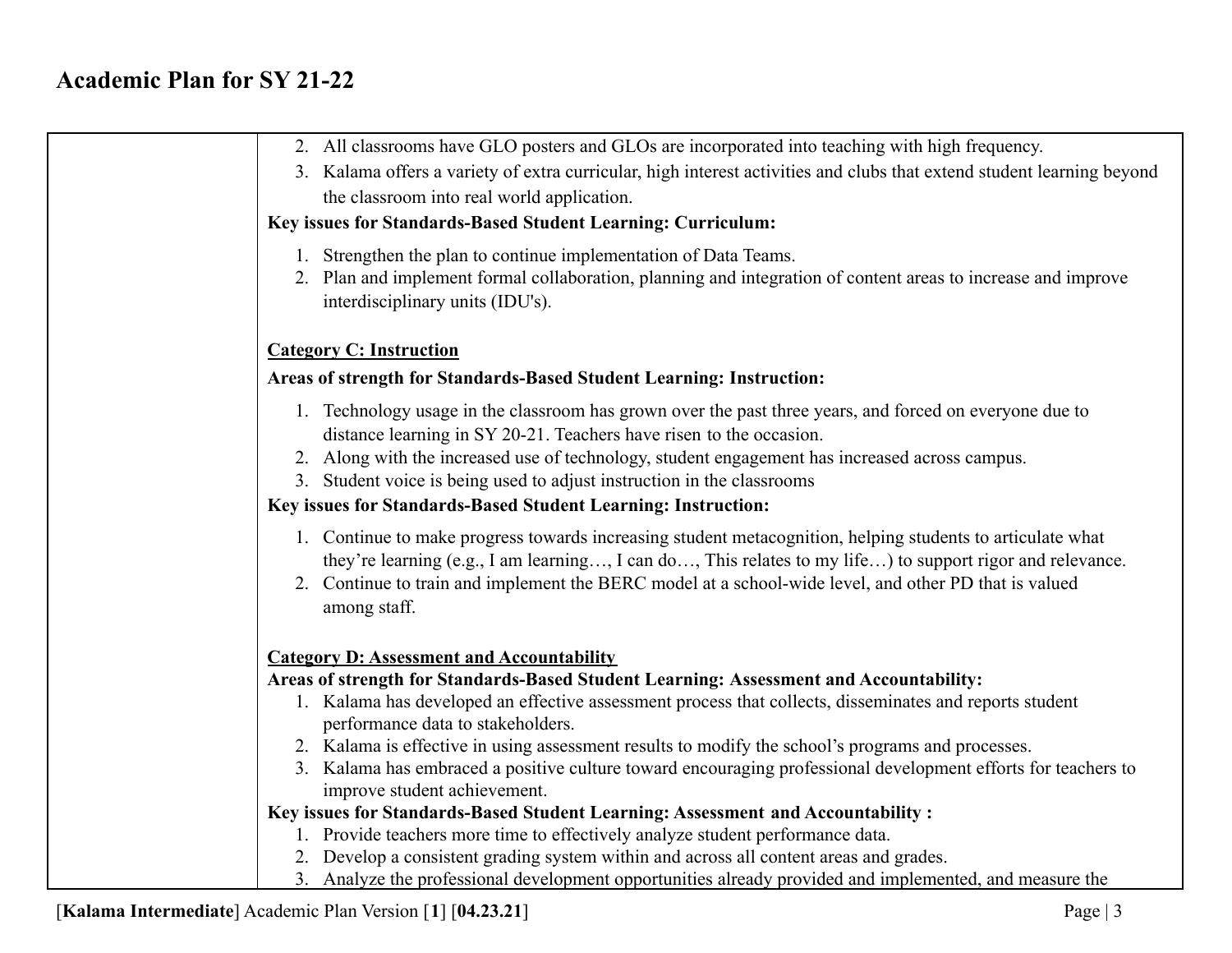| impact of those professional development efforts on student achievement $\&$ student success.<br>4. Develop a school-wide system to monitor and measure student progress toward achieving the General Learner<br>Outcomes.                                                                                                                                                                                                                                                                                                                                                                                                                                                                                                                                                                                                                                                                                                                                                                                                 |
|----------------------------------------------------------------------------------------------------------------------------------------------------------------------------------------------------------------------------------------------------------------------------------------------------------------------------------------------------------------------------------------------------------------------------------------------------------------------------------------------------------------------------------------------------------------------------------------------------------------------------------------------------------------------------------------------------------------------------------------------------------------------------------------------------------------------------------------------------------------------------------------------------------------------------------------------------------------------------------------------------------------------------|
| <b>Category E: School Culture and Support for Student Personal and Academic Growth</b><br>Areas of strength for School Culture and Support for Student Personal and Academic Growth:<br>1. Kalama successfully serves a wide geographical area with a diverse cultural and social/economic population.<br>2. The Music Program builds relationships and gives opportunities to students in building self esteem and giving<br>an opportunity to showcase what they have learned in the classroom.<br>3. Inclusion, Accelerated Math, RTI for Reading, and Math Workshop provide students with access to a content<br>specialist in core content areas to provide additional support with modifications and accommodations.<br>4. Hawaiian Immersion Program - Kula Kaiapuni cultivates 'ike Hawai'i (Hawaiian knowledge) through<br>cultural experiences and language.<br>Key issues for School Culture and Support for Student Personal and Academic Growth:<br>1. Encourage the PTO to do outreach to incoming families. |
| <b>Addressing Equity: SubGroup Identification</b><br>In order to address equity, list the targeted sub group(s) and their identified needs.<br>Disadvantaged (Low SES) and IDEA students account for three times as many disciplinary incidents as<br>$\bullet$<br>compared to non high-need students.<br>SPED students are less proficient in reading and math but have a higher median growth percentile than General<br>Education students.                                                                                                                                                                                                                                                                                                                                                                                                                                                                                                                                                                             |

**ORGANIZE:** Identify your Academic Review Team Accountable Leads.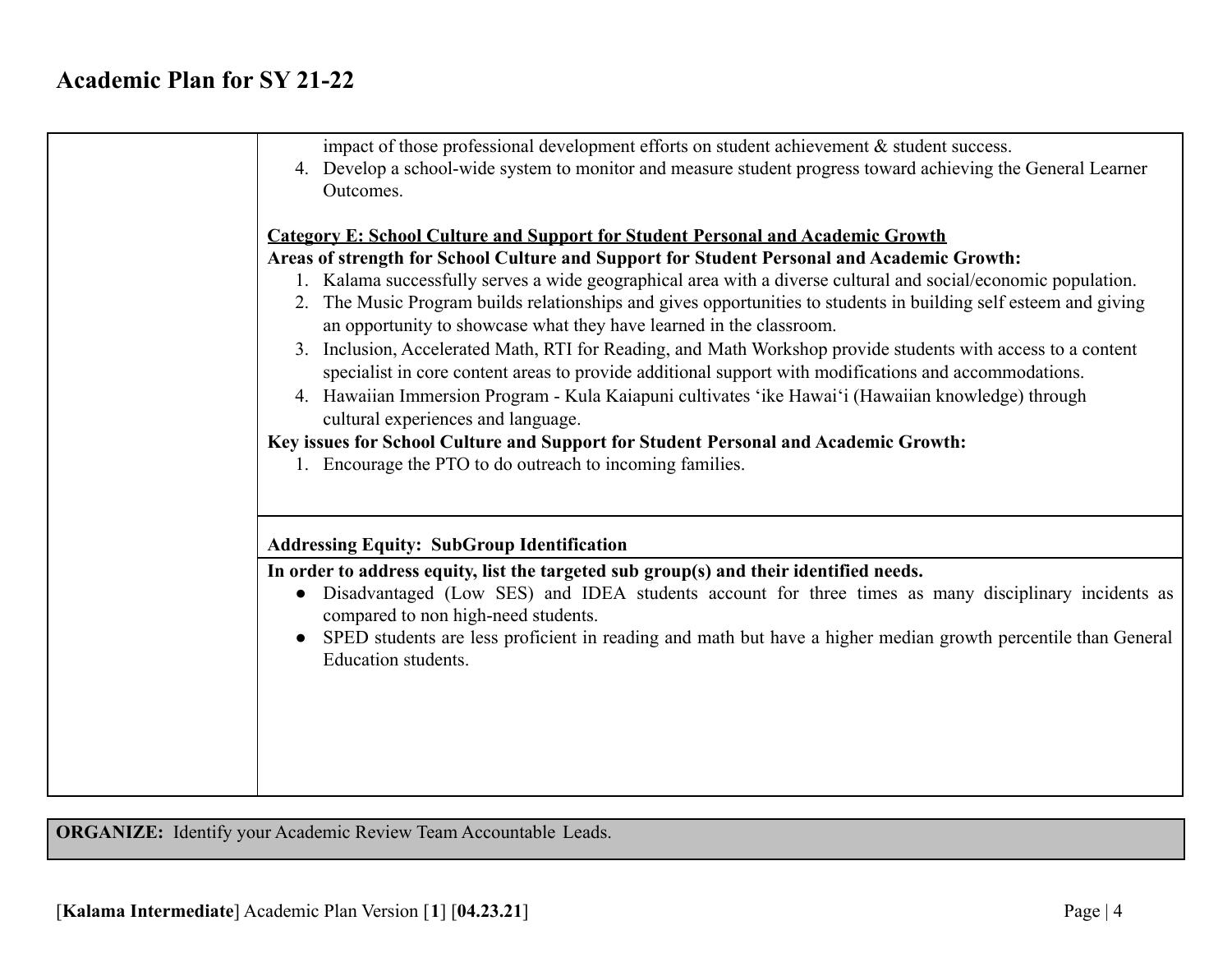| Name and Title of ART Team Accountable Lead | Responsible for implementation of the school's strategies and initiatives |
|---------------------------------------------|---------------------------------------------------------------------------|
| 1. Curriculum Coordinator                   | 1. WASC Lead                                                              |
| 2. SSC, Registrar                           | 2. FOL - Organization                                                     |
| 3. Social Studies DH, Science DH            | 3. FOL - Curriculum                                                       |
| 4. PE DH, Math DH                           | 4. FOL - Assessment and Accountability                                    |
| 5. ELA DH, SPED DH                          | 5. FOL - Instruction                                                      |
| 6. Counseling DH, Wheel DH                  | 6. FOL - School Culture and Support for Personal and Academic Growth      |
| 7. Curriculum Coordinator                   | 7. Data Teams                                                             |
| 8. Tech Coordinator                         | 8. Technology                                                             |
| 9. PCNC                                     | 9. Parental Involvement                                                   |
| 10. SPED DH                                 | 10. Special Education                                                     |
| 11. VP1, VP2                                | 11. School Processes                                                      |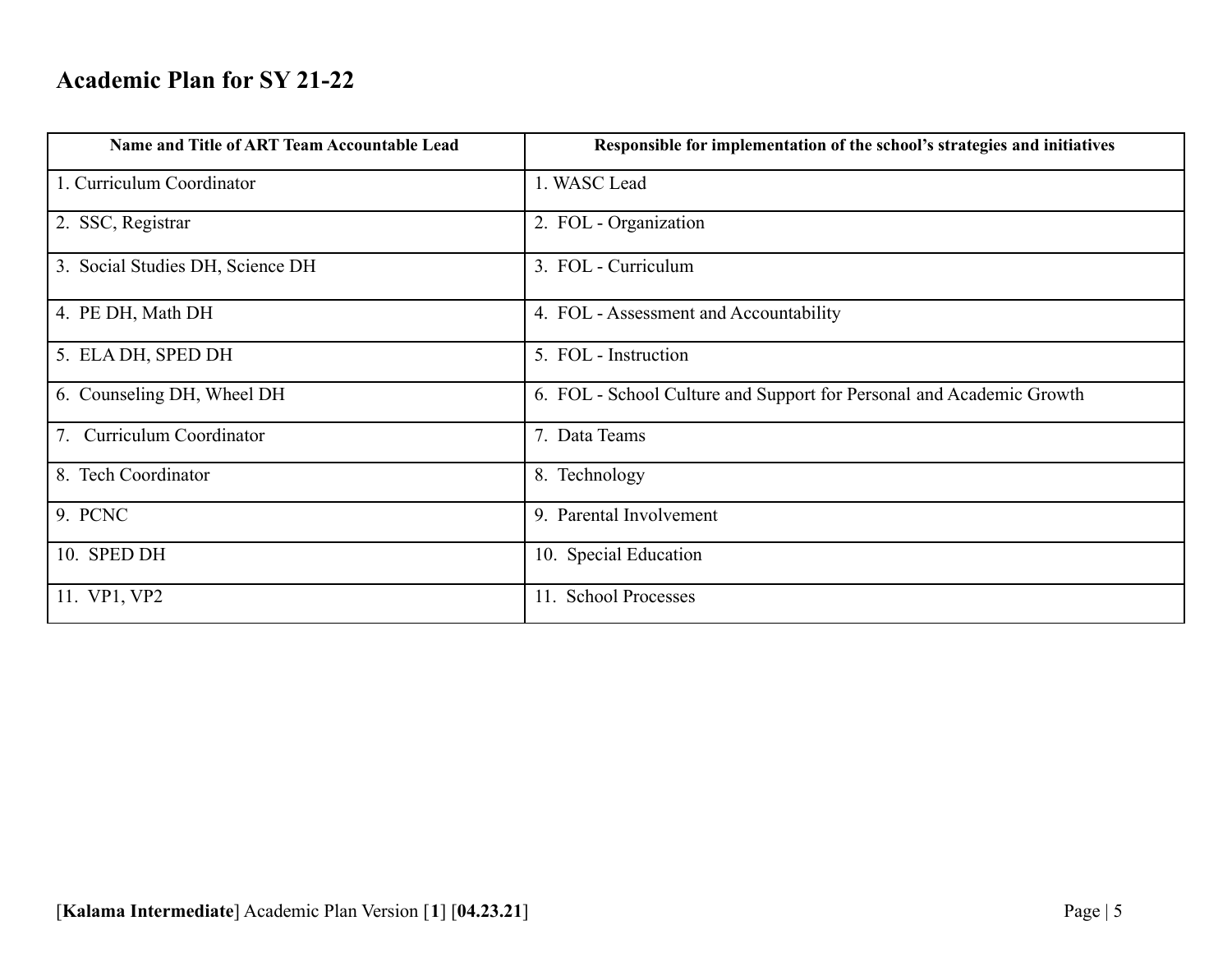#### Goal 1: Student Success. All students demonstrate they are on a path toward success in college, career and citizenship.

- ☐ *Objective 1: Empowered - All students are empowered in their learning to set and achieve their aspirations for the future.*
- □ **Objective 2: Whole Child** All students are safe, healthy, and supported in school, so that they can engage fully in high-quality educational opportunities.
- □ **Objective 3: Well Rounded** All students are offered and engage in rigorous, well rounded education so that students are prepared to be successful in their post-high school goals.
- □ **Objective 4: Prepared and Resilient** All students transition successfully throughout their educational experiences.

| 1) The Math median growth percentile (MGP) will increase from 52                                                                                                                                                                                                                                                                    |                                                                                                                                                                                                                                                                                                                                                           |
|-------------------------------------------------------------------------------------------------------------------------------------------------------------------------------------------------------------------------------------------------------------------------------------------------------------------------------------|-----------------------------------------------------------------------------------------------------------------------------------------------------------------------------------------------------------------------------------------------------------------------------------------------------------------------------------------------------------|
| (SY18-19) to 54(SY21-22).<br>The ELA median growth percentile (MGP) will increase from 37<br>$(SY18-19)$ to $40(SY21-22)$ .<br>Note: Since there will be no data from SY19-20 and many students are<br>these student populations.<br>refusing to test in SY20-21, we will revert back to SY18-19 as our<br>reference point for MGP. | Our school focuses on growth. With a high population of low SES<br>$(52\%)$ and identified SPED students $(16.67\%)$ , achievement in<br>proficiency for both math and ELA is challenging. A more accurate<br>measurement of school improvement would be reflected in the growth<br>data, which will ultimately have an impact on the achievement gap for |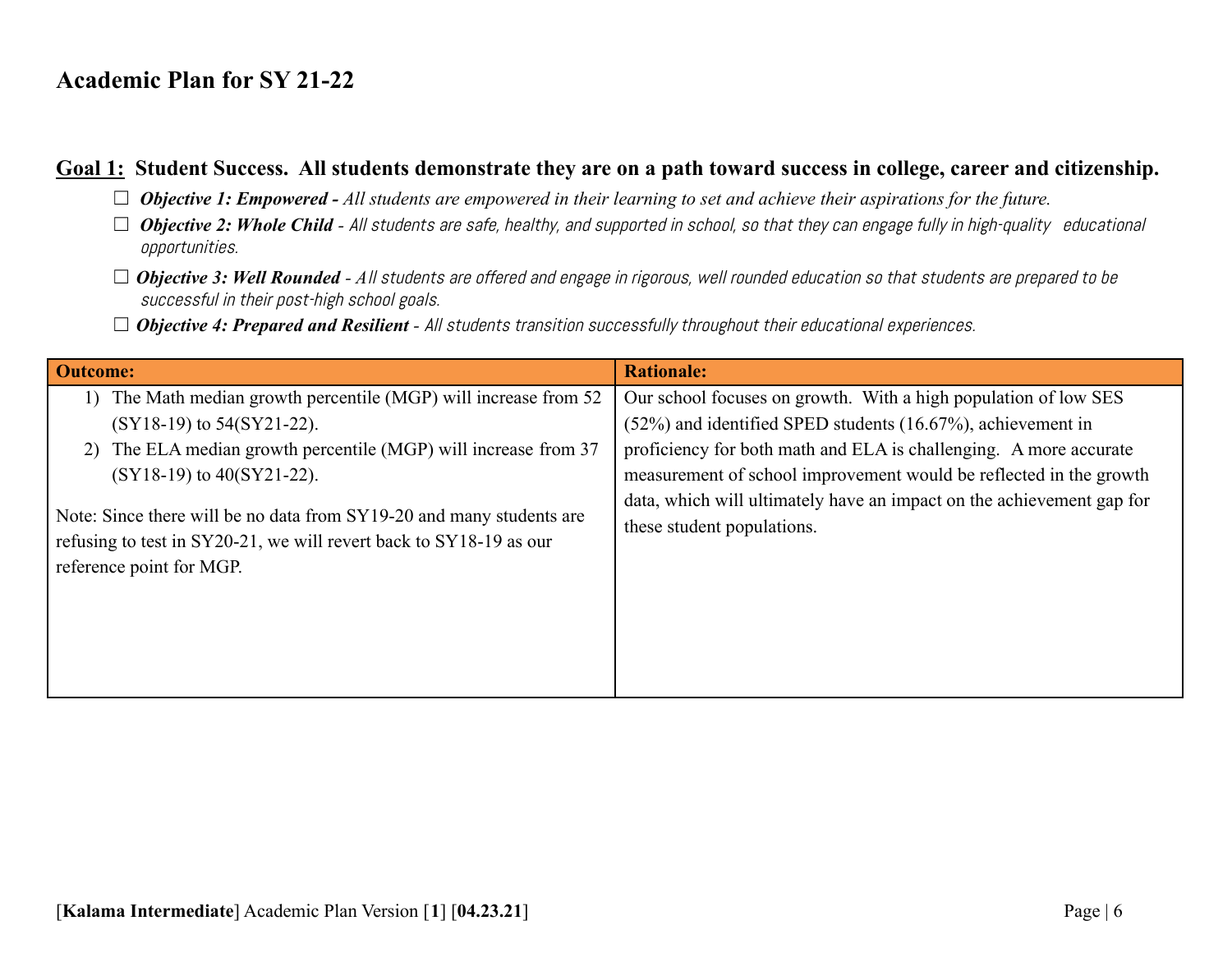| <b>Planning</b>                                                                                                                   |                                                                                                                                                                                                                                                                                                                                                                                                                                                                                                      |                                                   |                                               | <b>Funding</b>                                                                                                                          | <b>Interim Measures of Progress</b>                                                                                                                                        |
|-----------------------------------------------------------------------------------------------------------------------------------|------------------------------------------------------------------------------------------------------------------------------------------------------------------------------------------------------------------------------------------------------------------------------------------------------------------------------------------------------------------------------------------------------------------------------------------------------------------------------------------------------|---------------------------------------------------|-----------------------------------------------|-----------------------------------------------------------------------------------------------------------------------------------------|----------------------------------------------------------------------------------------------------------------------------------------------------------------------------|
| <b>Desired Outcome</b>                                                                                                            | <b>Enabling Activities</b><br>(Indicate year(s) of implementation<br><i>in next column)</i>                                                                                                                                                                                                                                                                                                                                                                                                          | <b>School</b><br>Year(s)<br>of<br><b>Activity</b> | <b>ART</b><br>Accountable<br>$\text{Lead}(s)$ | Source of<br><b>Funds</b><br>(Check applicable<br>boxes to indicate<br>source of funds)                                                 | Define the relevant data used to<br>regularly assess and monitor<br>progress                                                                                               |
| A. All students will<br>participate in ELA,<br>Math, Social<br>Studies, and Science<br>common summative<br>assessments.<br>(SW 6) | A1. All subjects will create pacing guides<br>to detail what standards are being<br>taught and assessed.<br>A2. Grade level counterparts for subjects<br>will align their quarterly pacing<br>guides and develop common<br>summative assessment for each<br>quarter.<br>A3. The school will determine common<br>grading practices and procedures that<br>will be used school wide<br>A4. Departments will determine common<br>grading and assessment practices that<br>will be used department wide. | $2021 -$<br>2022                                  | FOL Leaders<br>$A1-A4$                        | X WSF<br>$\Box$ Title I<br>X Title II<br>$\Box$ Title III<br>$\Box$ IDEA<br>$\Box$ Homeless<br>$\Box$ CTE<br>$\Box$ Other<br>$\Box$ N/A | <b>Curriculum Pacing</b><br>Guides<br><b>Common Assessments</b><br>School Wide Grading<br>Practices and<br>Procedures<br>Department Grading<br>Practices and<br>Procedures |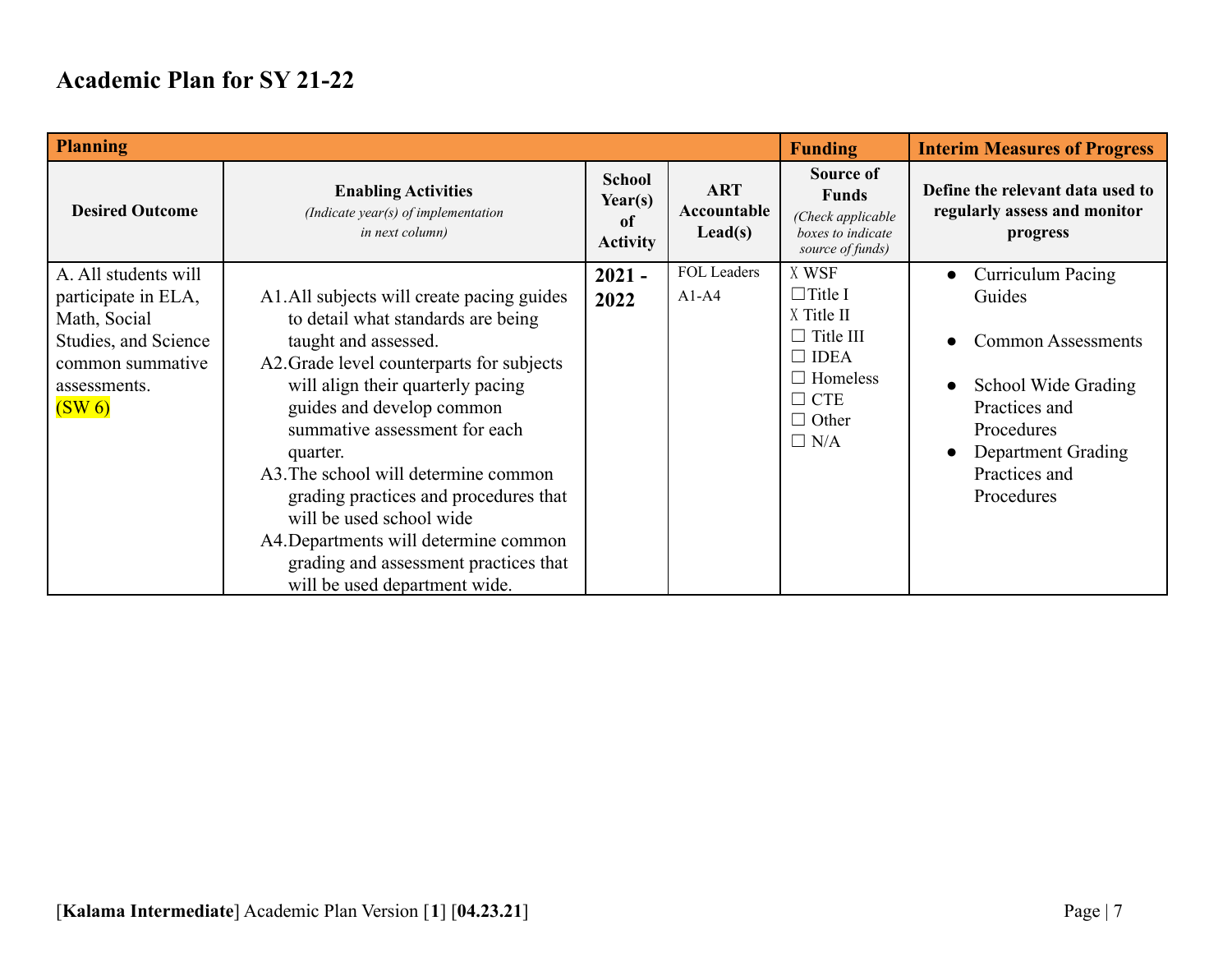| B. All students will<br>participate in a<br>Universal Screener<br>for Math and<br>Reading 2 times a<br>year.<br>(SW1, SW6) | B1. Teachers will administer the screener<br>two times a year.<br>B2. Students will be recognized for<br>growth and achievement after each<br>screen.<br>B3. Students will be identified and<br>scheduled for Tier 2 support<br>classes/interventions.<br>Resources (supplies, materials,<br>programs, personnel) will be<br>provided for students to enter and exit<br>support classes/interventions.<br>B4. Students will participate in goal<br>setting activities based on the screener<br>results.<br>B5. Students and families will be notified<br>of the results of the screener. | $2021 -$<br>2022 | B <sub>2</sub> , B <sub>3</sub> , B <sub>4</sub><br>Curriculum<br>Coordinator<br>B1, B5 | X WSF<br>X Title I<br>$\Box$ Title II<br>$\Box$ Title III<br>$\Box$ IDEA<br>$\Box$ Homeless<br>$\Box$ CTE<br>$\Box$ Other<br>$\Box$ N/A | Screener participation<br>$\bullet$<br>numbers and results<br><b>Student Goal-Setting</b><br>$\bullet$<br><b>Sheets</b> |
|----------------------------------------------------------------------------------------------------------------------------|------------------------------------------------------------------------------------------------------------------------------------------------------------------------------------------------------------------------------------------------------------------------------------------------------------------------------------------------------------------------------------------------------------------------------------------------------------------------------------------------------------------------------------------------------------------------------------------|------------------|-----------------------------------------------------------------------------------------|-----------------------------------------------------------------------------------------------------------------------------------------|-------------------------------------------------------------------------------------------------------------------------|
|----------------------------------------------------------------------------------------------------------------------------|------------------------------------------------------------------------------------------------------------------------------------------------------------------------------------------------------------------------------------------------------------------------------------------------------------------------------------------------------------------------------------------------------------------------------------------------------------------------------------------------------------------------------------------------------------------------------------------|------------------|-----------------------------------------------------------------------------------------|-----------------------------------------------------------------------------------------------------------------------------------------|-------------------------------------------------------------------------------------------------------------------------|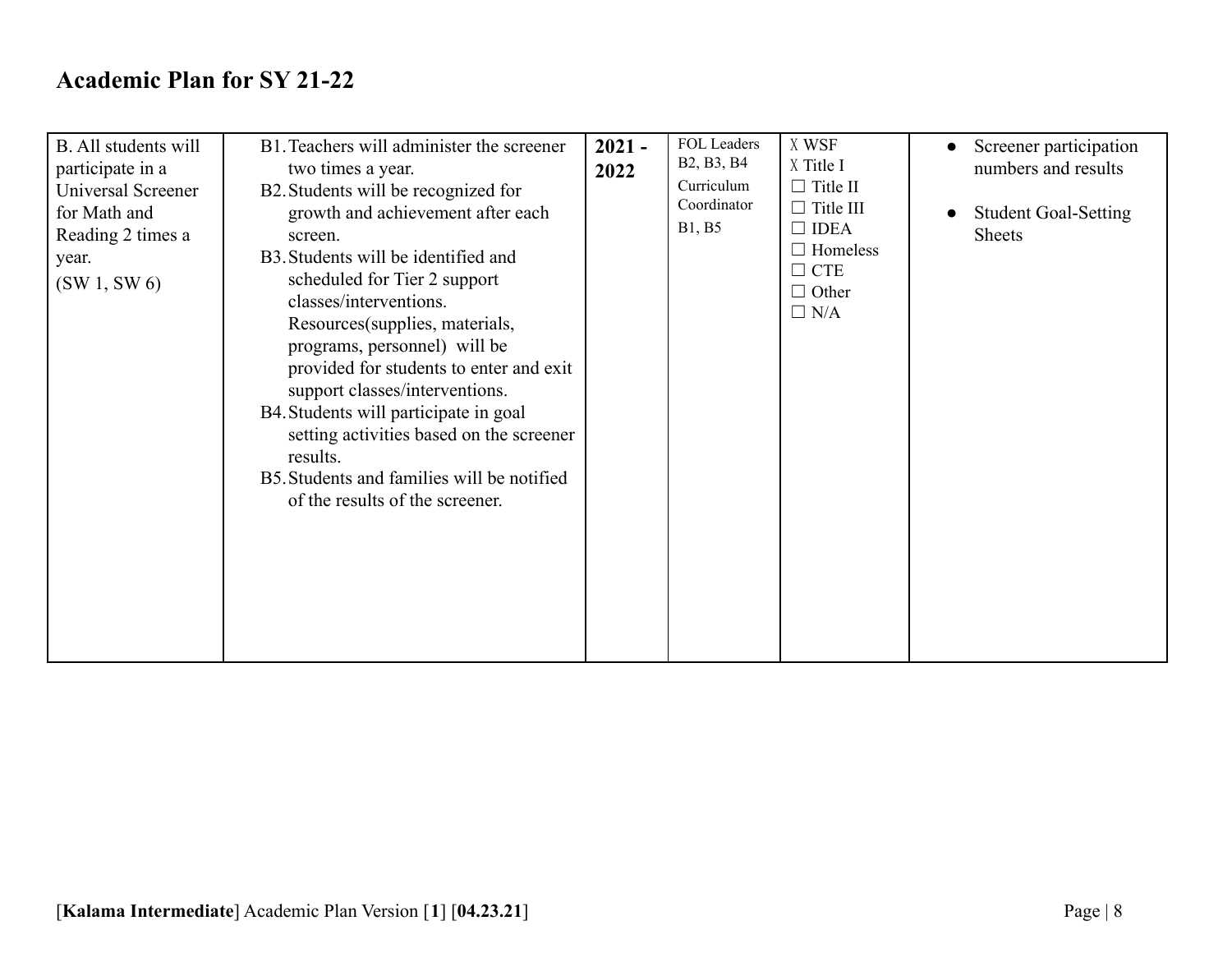| C. Students will       | C1. Data teams will be done through         | $2021 -$ | FOL Leaders | X WSF            | Weekly Team minutes |
|------------------------|---------------------------------------------|----------|-------------|------------------|---------------------|
| participate in lessons | interdisciplinary teams. Teams will         |          | $C1-C5$     | X Title I        | Monthly Data team   |
|                        |                                             | 2022     |             | $\Box$ Title II  | minutes             |
| using best-practice    | review proficiency/mastery levels of        |          |             | $\Box$ Title III |                     |
| strategies to lessen   | all student achievement (high needs         |          |             | $\Box$ IDEA      | PD Schedule         |
| the achievement        | and non-high needs) and determine           |          |             | $\Box$ Homeless  | Screener results    |
| gap.                   | appropriate intervention. Teams will        |          |             | $\Box$ CTE       | Walk Through Data   |
| (SW1, SW6)             | implement data cycles based on              |          |             | $\Box$ Other     |                     |
|                        | learning needs $#1$ and $#2$ identified by  |          |             | $\Box$ N/A       |                     |
|                        | the school improvement process.             |          |             |                  |                     |
|                        | C2. Programs and resources will be          |          |             |                  |                     |
|                        | provided that support achievement of        |          |             |                  |                     |
|                        | the standards.                              |          |             |                  |                     |
|                        | C3. All staff will be provided professional |          |             |                  |                     |
|                        | development in learning high leverage       |          |             |                  |                     |
|                        | strategies, particularly brain-based        |          |             |                  |                     |
|                        | strategies of BERC Powerful                 |          |             |                  |                     |
|                        | Teaching and Learning.                      |          |             |                  |                     |
|                        | Implementation of learned practices         |          |             |                  |                     |
|                        | will be supported by Learning Walks         |          |             |                  |                     |
|                        | and lesson planning activities.             |          |             |                  |                     |
|                        | C4. All staff will be provided professional |          |             |                  |                     |
|                        | development focusing on in-class            |          |             |                  |                     |
|                        | support (inclusion) for students with       |          |             |                  |                     |
|                        | Special Needs.                              |          |             |                  |                     |
|                        | C5. Professional development for school     |          |             |                  |                     |
|                        |                                             |          |             |                  |                     |
|                        | programs, such as iReady, IXL,              |          |             |                  |                     |
|                        | TeenBiz, etc. will be provided to           |          |             |                  |                     |
|                        | improve effective use of such               |          |             |                  |                     |
|                        | programs purchased by the school.           |          |             |                  |                     |
|                        |                                             |          |             |                  |                     |
|                        |                                             |          |             |                  |                     |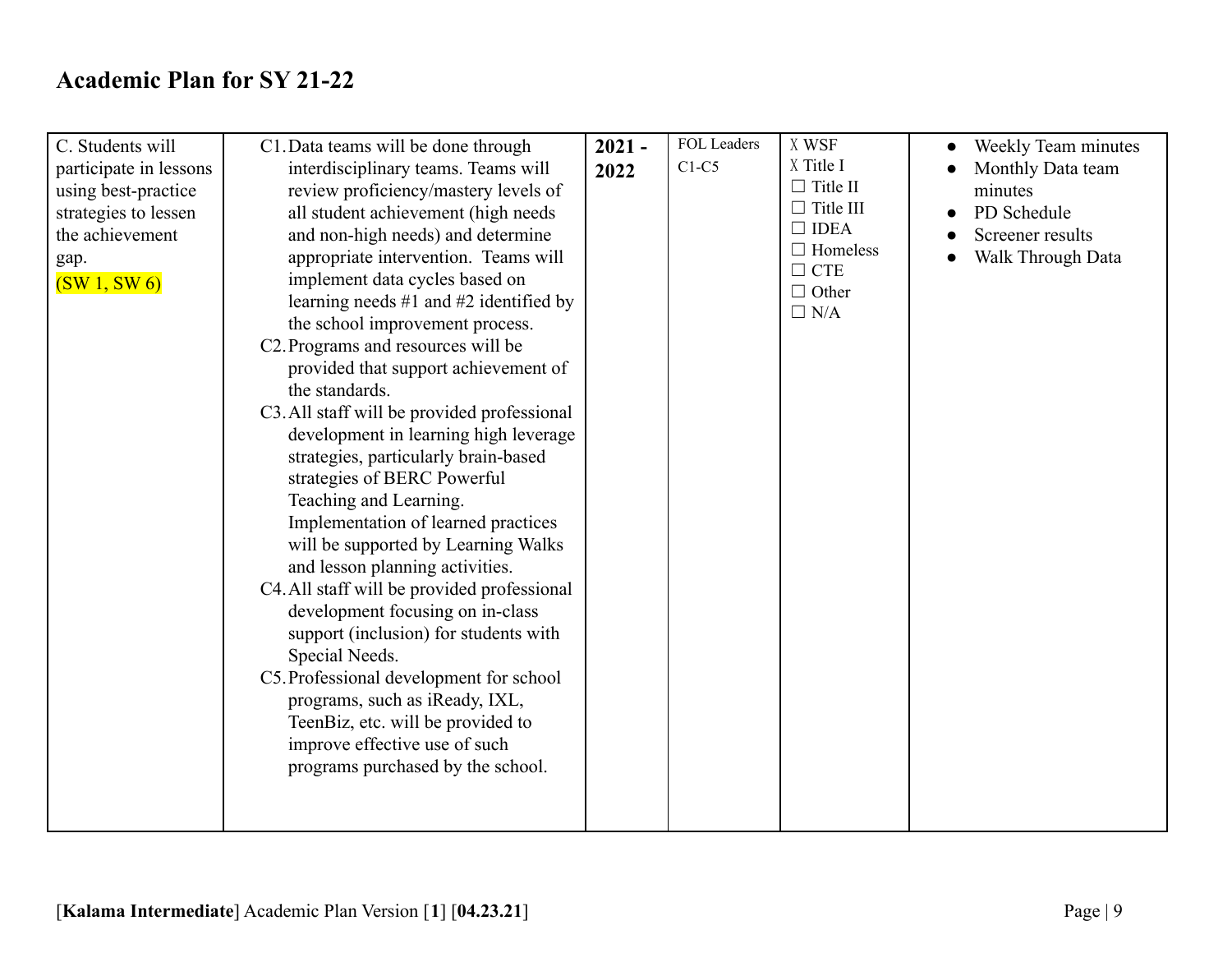| D. All students will<br>participate in lessons<br>and/or activities that | D1. Staff will be provided professional<br>development on strategies to support<br>students social emotional well-being. | $2021 -$<br>2022 | <b>FOL Leaders</b><br>$D1-D6$ | X WSF<br>X Title I<br>$\Box$ Title II | CSSS/PBIS meeting<br>$\bullet$<br>minutes |
|--------------------------------------------------------------------------|--------------------------------------------------------------------------------------------------------------------------|------------------|-------------------------------|---------------------------------------|-------------------------------------------|
| support one or more                                                      | The school will dedicate time to                                                                                         |                  |                               | $\Box$ Title III                      | PD Agendas<br>$\bullet$                   |
| of the following -                                                       | provide lessons and activities to                                                                                        |                  |                               | $\Box$ IDEA                           |                                           |
| PBIS, GLOs, Ha                                                           | support students' social emotional                                                                                       |                  |                               | $\Box$ Homeless                       | Pono Panther                              |
| Framework, and                                                           | needs. (QBS Training, GLOs,                                                                                              |                  |                               | $\Box$ CTE                            | Commendation and                          |
| Social Emotional                                                         | Trauma-Informed, etc)                                                                                                    |                  |                               | $\Box$ Other<br>$\Box$ N/A            | Panther Tix Data                          |
| Learning                                                                 | D2. Character development and support,                                                                                   |                  |                               |                                       |                                           |
| (SW 6)                                                                   | such as the PBIS Pono Panther                                                                                            |                  |                               |                                       | <b>Broadcast Video</b>                    |
|                                                                          | System, GLOs, and Ha will be                                                                                             |                  |                               |                                       | Archives                                  |
|                                                                          | refreshed and re-energized through                                                                                       |                  |                               |                                       |                                           |
|                                                                          | staff training, student training, and                                                                                    |                  |                               |                                       | <b>Student Survey Data</b>                |
|                                                                          | community communication and                                                                                              |                  |                               |                                       |                                           |
|                                                                          | participation.                                                                                                           |                  |                               |                                       |                                           |
|                                                                          | a. Core Values and GLOs will be                                                                                          |                  |                               |                                       |                                           |
|                                                                          | explicitly taught and                                                                                                    |                  |                               |                                       |                                           |
|                                                                          | reinforced in classroom and                                                                                              |                  |                               |                                       |                                           |
|                                                                          | school settings.                                                                                                         |                  |                               |                                       |                                           |
|                                                                          | b. Common Language will be                                                                                               |                  |                               |                                       |                                           |
|                                                                          | used to improve student                                                                                                  |                  |                               |                                       |                                           |
|                                                                          | understanding.                                                                                                           |                  |                               |                                       |                                           |
|                                                                          | c. Activities and communication                                                                                          |                  |                               |                                       |                                           |
|                                                                          | with parents/community                                                                                                   |                  |                               |                                       |                                           |
|                                                                          | increasing the understanding                                                                                             |                  |                               |                                       |                                           |
|                                                                          | of the PBIS Pono Panther                                                                                                 |                  |                               |                                       |                                           |
|                                                                          | System, GLOs, and Ha will be                                                                                             |                  |                               |                                       |                                           |
|                                                                          | encouraged and supported.                                                                                                |                  |                               |                                       |                                           |
|                                                                          | D3.All staff will agree upon and                                                                                         |                  |                               |                                       |                                           |
|                                                                          | demonstrate use of strategies to                                                                                         |                  |                               |                                       |                                           |
|                                                                          | support positive relationships.                                                                                          |                  |                               |                                       |                                           |
|                                                                          | D4. Students will be identified and                                                                                      |                  |                               |                                       |                                           |
|                                                                          | provided higher levels of social                                                                                         |                  |                               |                                       |                                           |
|                                                                          | emotional intervention. The school                                                                                       |                  |                               |                                       |                                           |

[**Kalama Intermediate**] Academic Plan Version [**1**] [**04.23.21**] Page | 10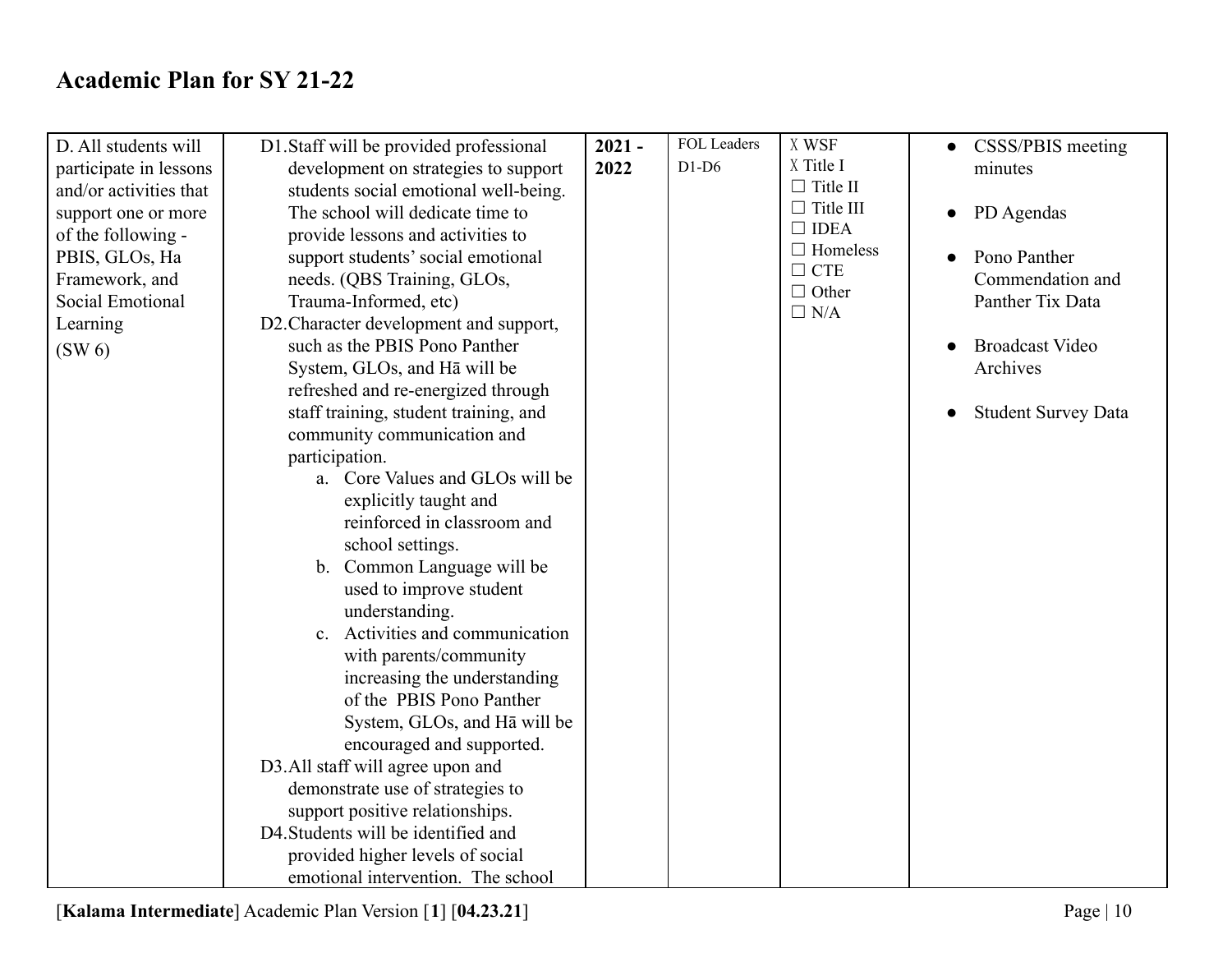|                                                                                                                                                 | will continue to develop and enhance<br>the multi-tiered systems of support.<br>D5. Common goal-setting forms will be<br>used for students to set goals and<br>reflect on achievement/progress,<br>GLOs, and future opportunities.<br>a. Students will self reflect on<br>their level of GLO attainment<br>and create an action plan to<br>improve on an identified GLO.<br>D6. Time will be dedicated for staff to<br>discuss the significance of GLOs and<br>create opportunities to intentionally<br>teach students how to improve in their<br>outcomes. |                  |                 |                                                                                                                                         |  |
|-------------------------------------------------------------------------------------------------------------------------------------------------|-------------------------------------------------------------------------------------------------------------------------------------------------------------------------------------------------------------------------------------------------------------------------------------------------------------------------------------------------------------------------------------------------------------------------------------------------------------------------------------------------------------------------------------------------------------|------------------|-----------------|-----------------------------------------------------------------------------------------------------------------------------------------|--|
| E. Students will be<br>provided<br>opportunities to<br>learn skills that will<br>help them to<br>collaborate and<br>support others.<br>$(SW_0)$ | E1. Select students will be trained to<br>become peer mediators to support<br>students having conflicts with others.<br>E2. Resources will be provided to support<br>peer mediation programs.<br>E3. Research will be conducted to design<br>a program that will teach students<br>how to be a peer tutor.                                                                                                                                                                                                                                                  | $2021 -$<br>2022 | VP <sub>2</sub> | X WSF<br>X Title I<br>$\Box$ Title II<br>$\Box$ Title III<br>$\Box$ IDEA<br>$\Box$ Homeless<br>$\Box$ CTE<br>$\Box$ Other<br>$\Box$ N/A |  |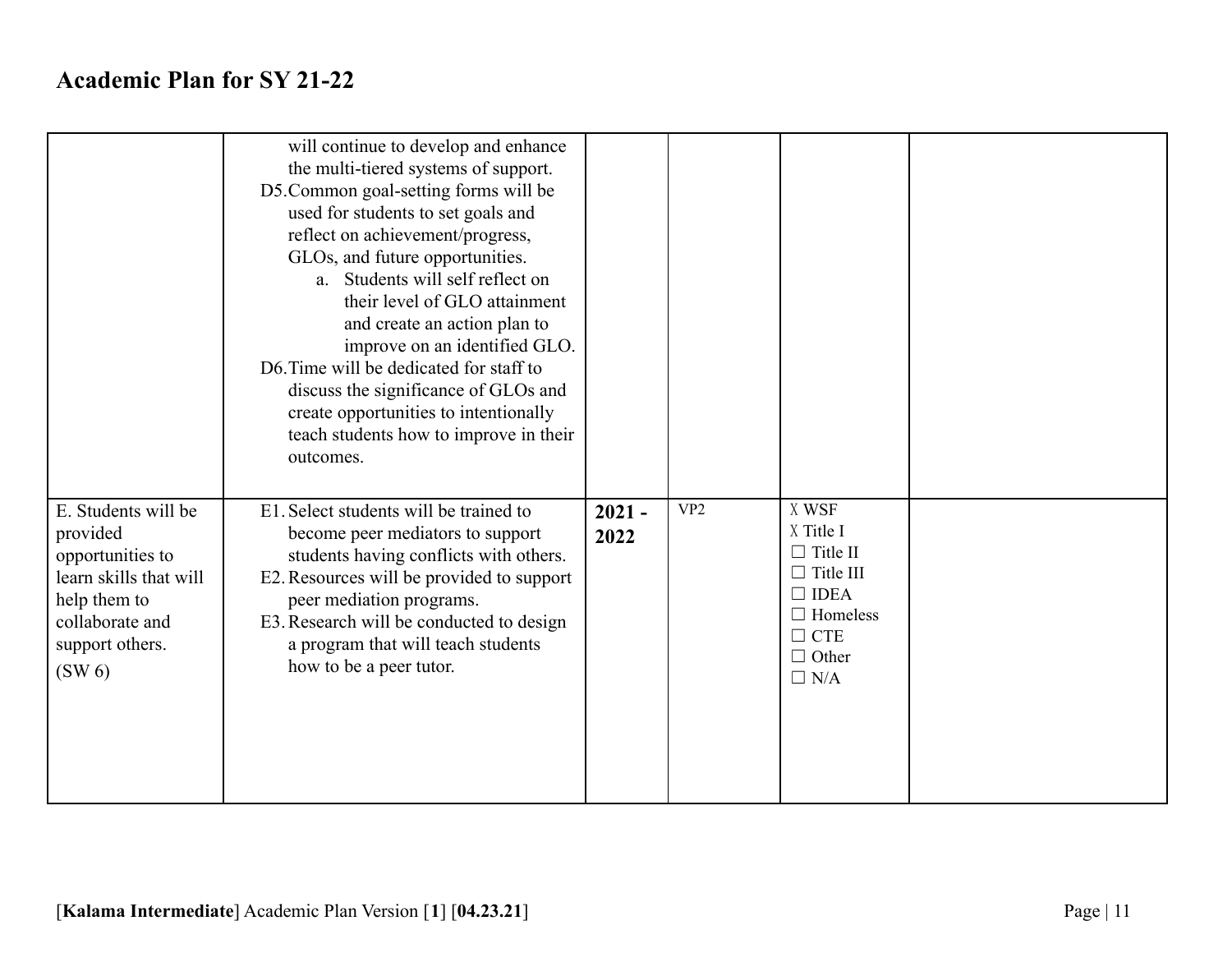| F. Students will be<br>provided with<br>opportunities to<br>engage in curricular<br>and extracurricular<br>activities that<br>support academic<br>and social well-<br>being.<br>(SW 5, SW 6) | F1. Resources will be provided to support<br>clubs, and before and after school<br>programming.<br>F2. Resources will be provided to support<br>students in non-core classes (electives<br>and wheel classes).<br>F3. Resources will be provided to support<br>activities during non-instructional<br>time as well as special day events like<br>Engineers Day, Career Day, etc.<br>F4. Funding will be provided for field<br>trips, programs, and resources that<br>support interdisciplinary learning. | $2021 -$<br>2022 | <b>FOL Leaders</b><br>$F1-F4$ | X WSF<br>X Title I<br>$\Box$ Title II<br>$\Box$ Title III<br>$\Box$ IDEA<br>$\Box$ Homeless<br>$\Box$ CTE<br>X Other -<br><b>REACH Grant</b><br>$\Box$ N/A | Purchase orders for<br>$\bullet$<br><b>REACH</b> supplies<br>Expense sheets from<br>$\bullet$<br><b>Student Government</b><br>Timesheets for<br>PTTs/PPTs<br>Field trip schedules and<br>$\bullet$<br>agendas |
|----------------------------------------------------------------------------------------------------------------------------------------------------------------------------------------------|----------------------------------------------------------------------------------------------------------------------------------------------------------------------------------------------------------------------------------------------------------------------------------------------------------------------------------------------------------------------------------------------------------------------------------------------------------------------------------------------------------|------------------|-------------------------------|------------------------------------------------------------------------------------------------------------------------------------------------------------|---------------------------------------------------------------------------------------------------------------------------------------------------------------------------------------------------------------|
|----------------------------------------------------------------------------------------------------------------------------------------------------------------------------------------------|----------------------------------------------------------------------------------------------------------------------------------------------------------------------------------------------------------------------------------------------------------------------------------------------------------------------------------------------------------------------------------------------------------------------------------------------------------------------------------------------------------|------------------|-------------------------------|------------------------------------------------------------------------------------------------------------------------------------------------------------|---------------------------------------------------------------------------------------------------------------------------------------------------------------------------------------------------------------|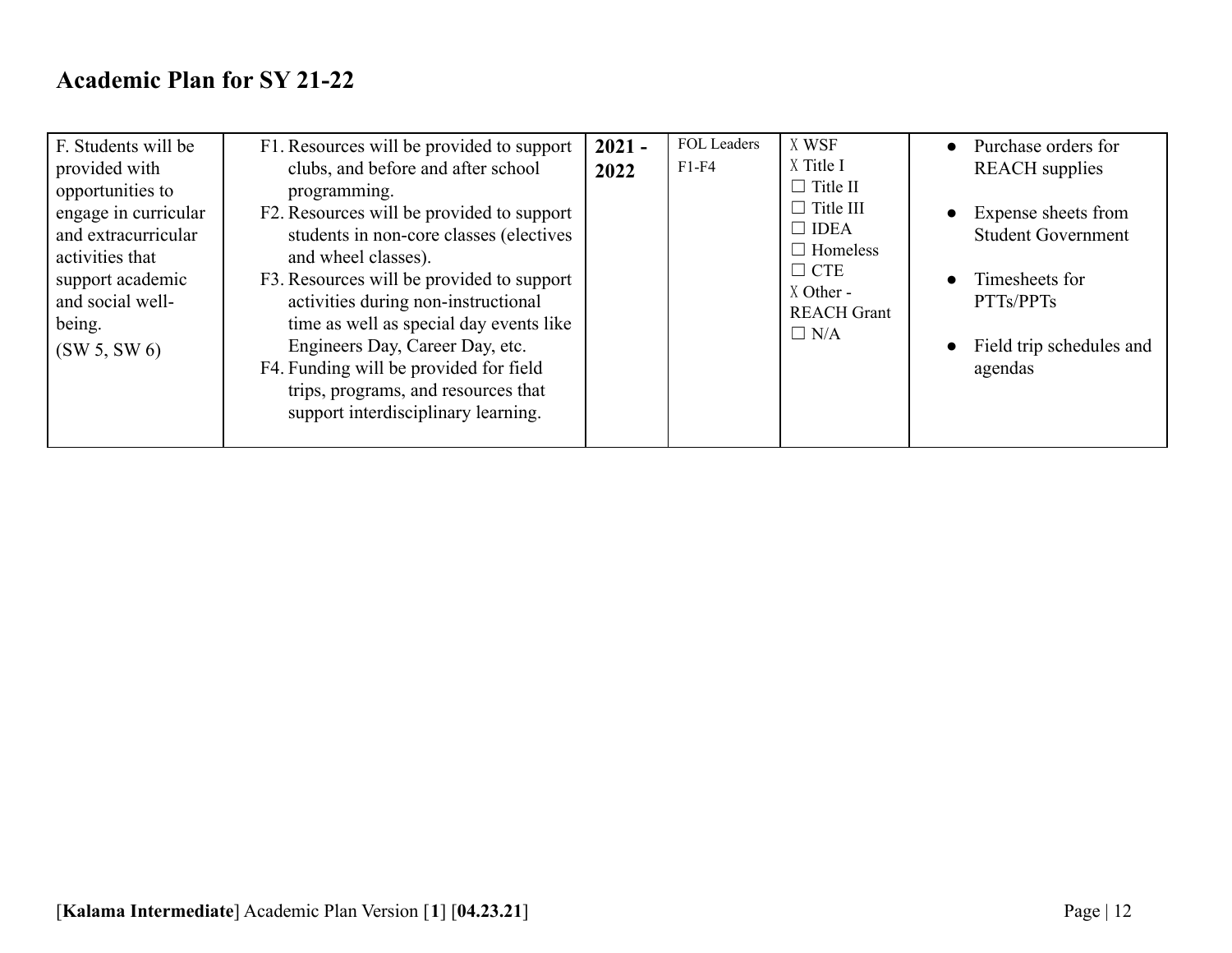Goal 2: Staff Success. Kalama Intermediate has a high-performing culture where employees have the training, support **and professional development to contribute effectively to student success**.

| <b>Outcome:</b> By the end of three years,                            | <b>Rationale:</b>                                                      |
|-----------------------------------------------------------------------|------------------------------------------------------------------------|
| Kalama Intermediate will continue to support professional development | Without staff training, support, and professional development students |
| for all staff members in order to positively impact student success.  | will not be successful.                                                |
|                                                                       |                                                                        |

| Planning                                                                                                                                                                                                                             |                                                                                                                                                                                                                                                                                                                                                                                                                                                                                                   |                                                   |                                               | <b>Funding</b>                                                                                                         | <b>Interim Measures of Progress</b>                                                                                                                                                                                |
|--------------------------------------------------------------------------------------------------------------------------------------------------------------------------------------------------------------------------------------|---------------------------------------------------------------------------------------------------------------------------------------------------------------------------------------------------------------------------------------------------------------------------------------------------------------------------------------------------------------------------------------------------------------------------------------------------------------------------------------------------|---------------------------------------------------|-----------------------------------------------|------------------------------------------------------------------------------------------------------------------------|--------------------------------------------------------------------------------------------------------------------------------------------------------------------------------------------------------------------|
| <b>Desired Outcome</b>                                                                                                                                                                                                               | <b>Enabling Activities</b><br>(Indicate year(s) of implementation<br>in next column)                                                                                                                                                                                                                                                                                                                                                                                                              | <b>School</b><br>Year(s)<br>of<br><b>Activity</b> | <b>ART</b><br>Accountable<br>$\text{Lead}(s)$ | Source of<br><b>Funds</b><br>(Check)<br>applicable boxes<br>to indicate source<br>of funds)                            | Define the relevant data used to<br>regularly assess and monitor<br>progress                                                                                                                                       |
| A. 100% of staff                                                                                                                                                                                                                     | A1. Funding will be provided for teachers                                                                                                                                                                                                                                                                                                                                                                                                                                                         | $2021 -$                                          | <b>FOL Leaders</b>                            | X WSF                                                                                                                  | PD Schedule for Staff                                                                                                                                                                                              |
| members will be<br>provided with<br>collective and/or<br>personalized<br>professional<br>development to<br>support student<br>achievement and<br>meet staff members'<br>needs.<br>Teachers will gain a<br>deeper<br>understanding of | to request participation in PD that<br>supports measures of the Academic<br>Plan.<br>A2. All staff members will participate in<br>PBIS and other professional<br>development focusing on proactive,<br>trauma-informed, and inclusive<br>strategies to improve the learning<br>environment.<br>A3. Teams of teachers will be provided<br>opportunities to visit and collaborate<br>with other schools to gain a greater<br>understanding of how to improve our<br>systems, programs, and learning | 2022                                              | $A1-A9$                                       | X Title I<br>X Title II<br>$\Box$ Title III<br>$\Box$ IDEA<br>$\Box$ Homeless<br>$\Box$ CTE<br>X Other -<br>$\Box$ N/A | PD Agendas and<br>Sign-In Sheets<br>PD Request Data<br>Meeting minutes<br>documenting sharing of<br>best practices<br>Teacher reflection form<br>on best practices learned<br>and impact on student<br>achievement |
| and implement<br>strategies to support                                                                                                                                                                                               | opportunities.<br>A4. Teams of teachers will be sent to the                                                                                                                                                                                                                                                                                                                                                                                                                                       |                                                   |                                               |                                                                                                                        | Travel and                                                                                                                                                                                                         |

[**Kalama Intermediate**] Academic Plan Version [**1**] [**04.23.21**] Page | 13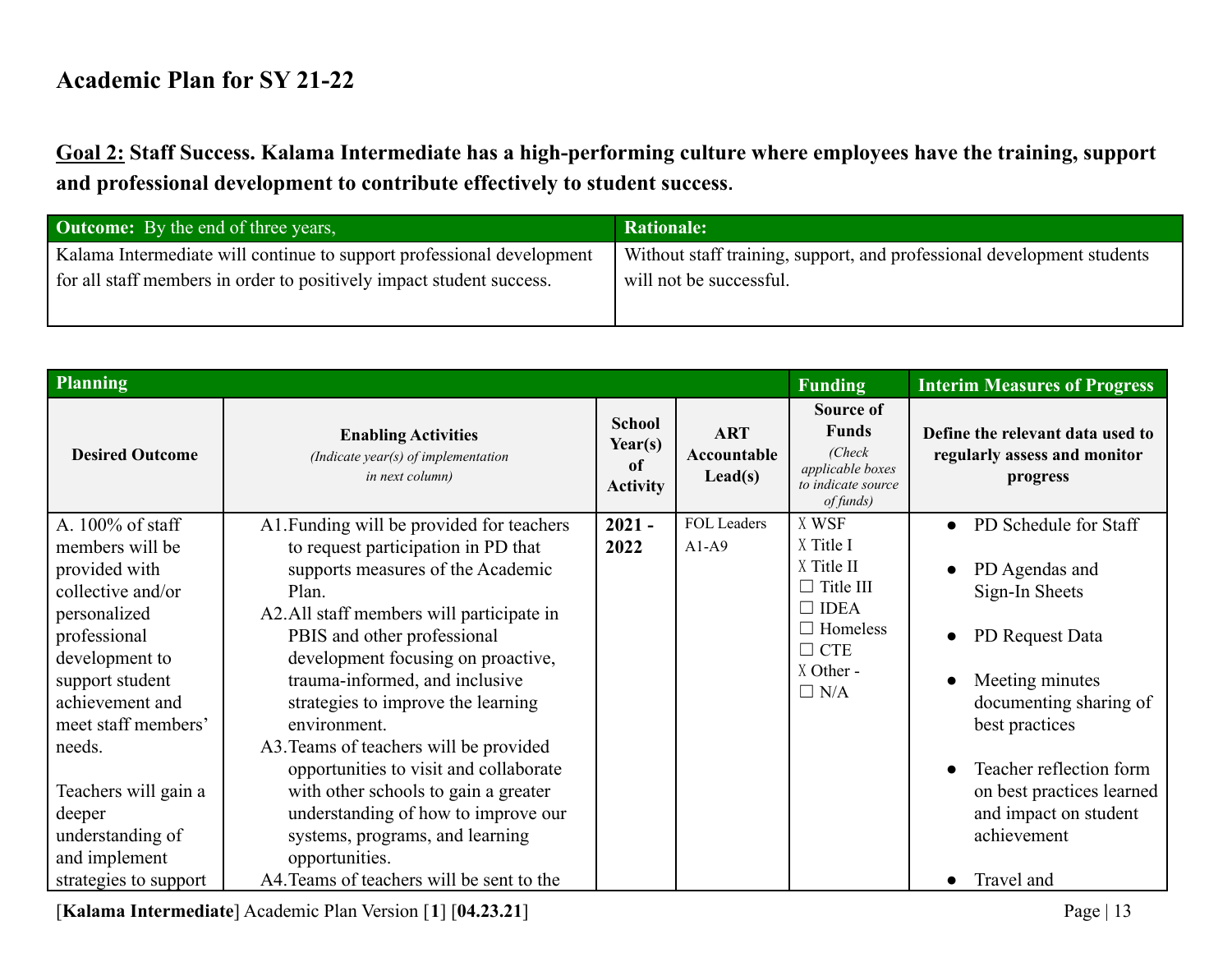| achievement of        | <b>Association of Middle Level Educators</b> |  | workshop/conference |
|-----------------------|----------------------------------------------|--|---------------------|
| common core           | (AMLE) National Conference, Hawaii           |  | receipts            |
| standards, inclusion, | Association of Middle Level Educator         |  |                     |
| brain-based learning  | events, and other events that support        |  | Walk through data   |
| strategies,           | adolescent development of academics          |  |                     |
| technology            | and social emotional needs.                  |  |                     |
| integration, social   | A5. Professional development facilitated by  |  |                     |
| emotional learning,   | teachers and counselors will be              |  |                     |
| and middle school     | encouraged and supported.                    |  |                     |
| best practices.       | A6. Time and resources will be provided      |  |                     |
| $(SW_0)$              | for teachers to increase efficacy in         |  |                     |
|                       | technology integration.                      |  |                     |
|                       | A7. Staff will be trained on EL standards    |  |                     |
|                       | (WIDA), strategies (GLAD, SDAIE,             |  |                     |
|                       | etc).                                        |  |                     |
|                       | A8. Resources will be provided to support    |  |                     |
|                       | EL learners.                                 |  |                     |
|                       | PTTs will be hired to provide<br>$\circ$     |  |                     |
|                       | coordination and                             |  |                     |
|                       | implementation of the School                 |  |                     |
|                       | EL Plan                                      |  |                     |
|                       | A9. Time and resources will be provided      |  |                     |
|                       | for departments to have all day PD to        |  |                     |
|                       | develop aligned curriculum and               |  |                     |
|                       | assessments and grading procedures.          |  |                     |
|                       |                                              |  |                     |
|                       |                                              |  |                     |
|                       |                                              |  |                     |
|                       |                                              |  |                     |
|                       |                                              |  |                     |
|                       |                                              |  |                     |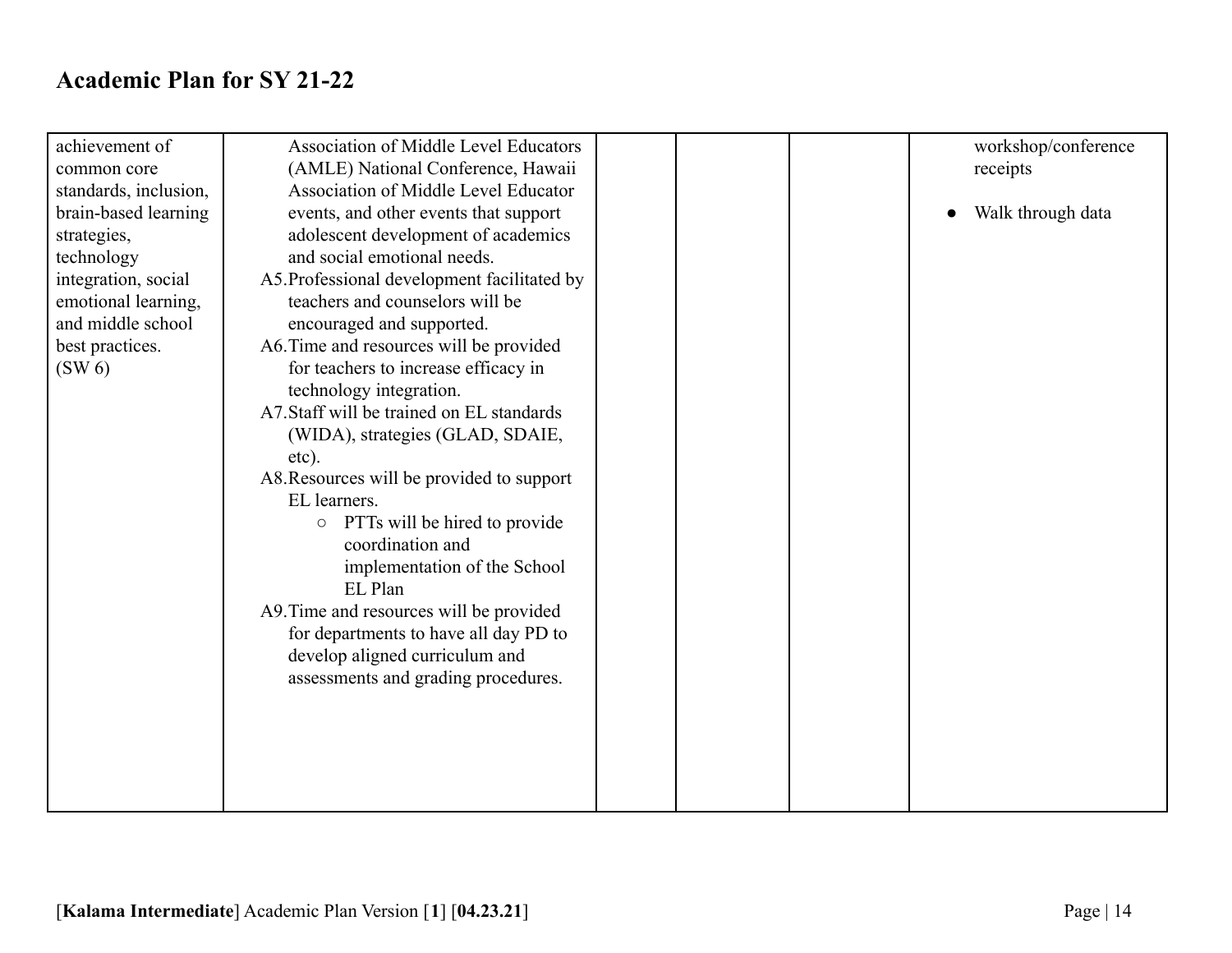| B. 100% of teachers<br>on their evaluation<br>cycle will complete<br>the necessary                                                                                                                                  | B1. Time for state-mandated and other<br>support PD will be provided for<br>teachers that are on the evaluation<br>cycle.                                                                                                                                                            | $2021 -$<br>2022 | VP <sub>1</sub><br>$B1-B3$ | X WSF<br>X Title I<br>X Title II<br>$\Box$ Title III<br>$\Box$ IDEA | <b>Mentor Meeting</b><br>$\bullet$<br>Schedule<br>Mentor Collaborative |
|---------------------------------------------------------------------------------------------------------------------------------------------------------------------------------------------------------------------|--------------------------------------------------------------------------------------------------------------------------------------------------------------------------------------------------------------------------------------------------------------------------------------|------------------|----------------------------|---------------------------------------------------------------------|------------------------------------------------------------------------|
| requirements.<br>100% of teachers<br>with 1-3 years<br>teaching experience,<br>new to the school, or<br>in need of support<br>will receive<br>mentoring and<br>resources needed to<br>improve efficacy.<br>$(SW_6)$ | B2. Time and resources will be provided<br>for teachers to engage in peer<br>observation, mentoring, and classroom<br>management professional development.<br>B3. Time and substitutes will be provided<br>to allow teachers to visit other<br>classrooms to support their learning. |                  |                            | $\Box$ Homeless<br>$\Box$ CTE<br>$\Box$ Other<br>$\Box$ N/A         | Logs<br>Workshop/Conference/P<br>D Agendas<br><b>PTT</b> Timesheets    |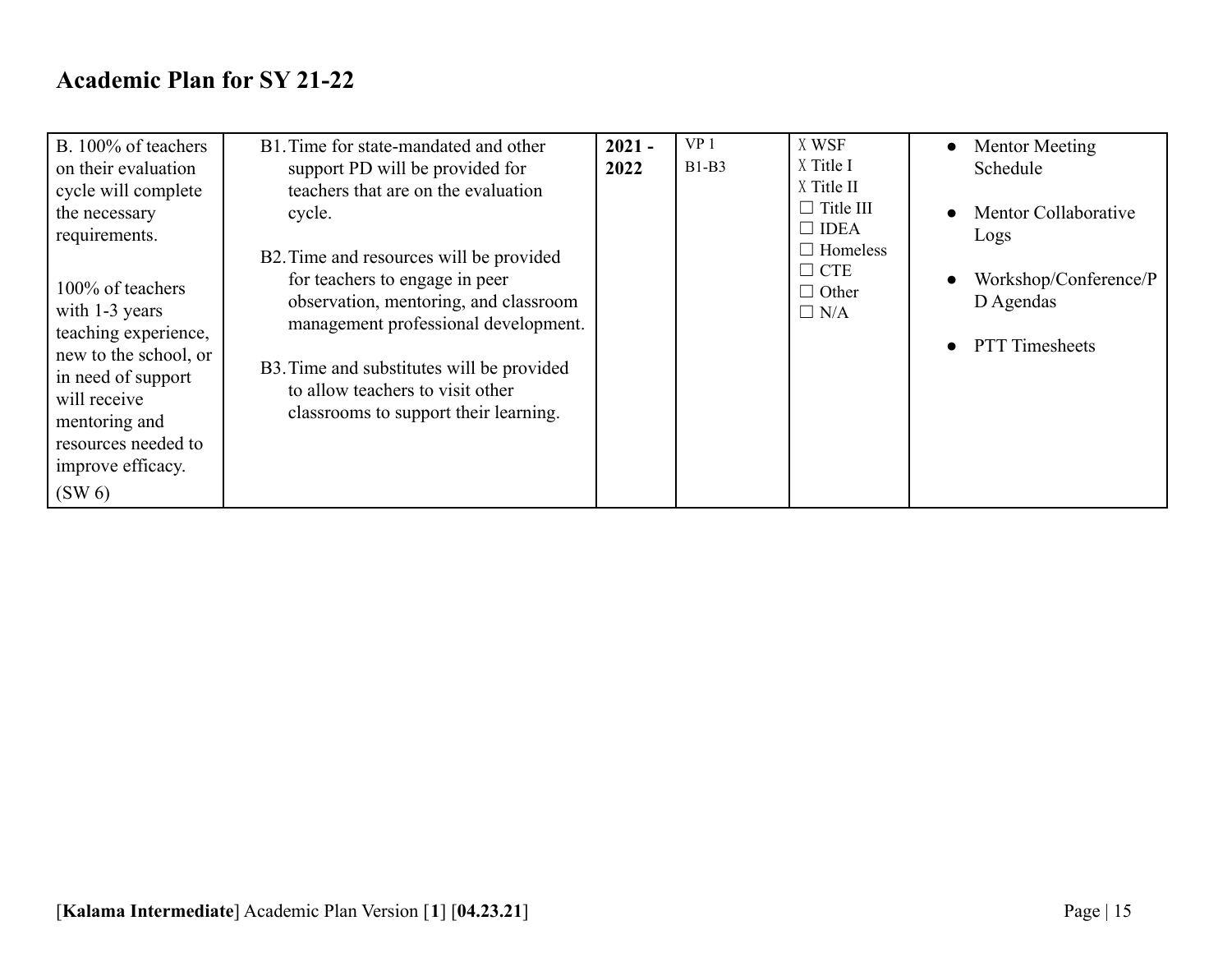Goal 3: Successful Systems of Support. The system and culture of Kalama Intermediate works to effectively organize **financial, human, and community resources in support of student success.**

| <b>Outcome:</b>                                                                                                                                                                                                   | <b>Rationale:</b>                                                                                                                                                                                                                                                                                                                                                                     |
|-------------------------------------------------------------------------------------------------------------------------------------------------------------------------------------------------------------------|---------------------------------------------------------------------------------------------------------------------------------------------------------------------------------------------------------------------------------------------------------------------------------------------------------------------------------------------------------------------------------------|
| Kalama Intermediate will continue to develop, implement, and revise                                                                                                                                               | Without effective systems of support our students will not be successful.                                                                                                                                                                                                                                                                                                             |
| systems of support to meet students' academic (RtI), social(PBIS,<br>GLOs), and emotional (PBIS) needs. In partnerships with parents,                                                                             | Academics:                                                                                                                                                                                                                                                                                                                                                                            |
| community members, and staff, Kalama will establish and maintain a<br>supportive learning environment that encourages students to do their<br>best and learn skills that prepare them for high school and beyond. | Based on SY18-19 state assessments, about 30% of students tested well<br>below in ELA and 43% of students tested well below in Math.<br>Twenty-nine percent (29%) of our students nearly met proficiency in<br>ELA and 33% of students nearly met proficiency in Math. With targeted<br>interventions, Kalama's 3 year target is to lessen the ELA Gap to 12%<br>and Math Gap to 10%. |
|                                                                                                                                                                                                                   | Behavior:                                                                                                                                                                                                                                                                                                                                                                             |
|                                                                                                                                                                                                                   | In SY 18-19, there were 668 (Class A-C) incidents and 234 suspensions.<br>With continued support of a school wide multi-tiered system of supports<br>(PBIS) the numbers of these incidents and suspensions should decrease<br>by 15% over the next 3 years.                                                                                                                           |
|                                                                                                                                                                                                                   |                                                                                                                                                                                                                                                                                                                                                                                       |
|                                                                                                                                                                                                                   |                                                                                                                                                                                                                                                                                                                                                                                       |
|                                                                                                                                                                                                                   |                                                                                                                                                                                                                                                                                                                                                                                       |
|                                                                                                                                                                                                                   |                                                                                                                                                                                                                                                                                                                                                                                       |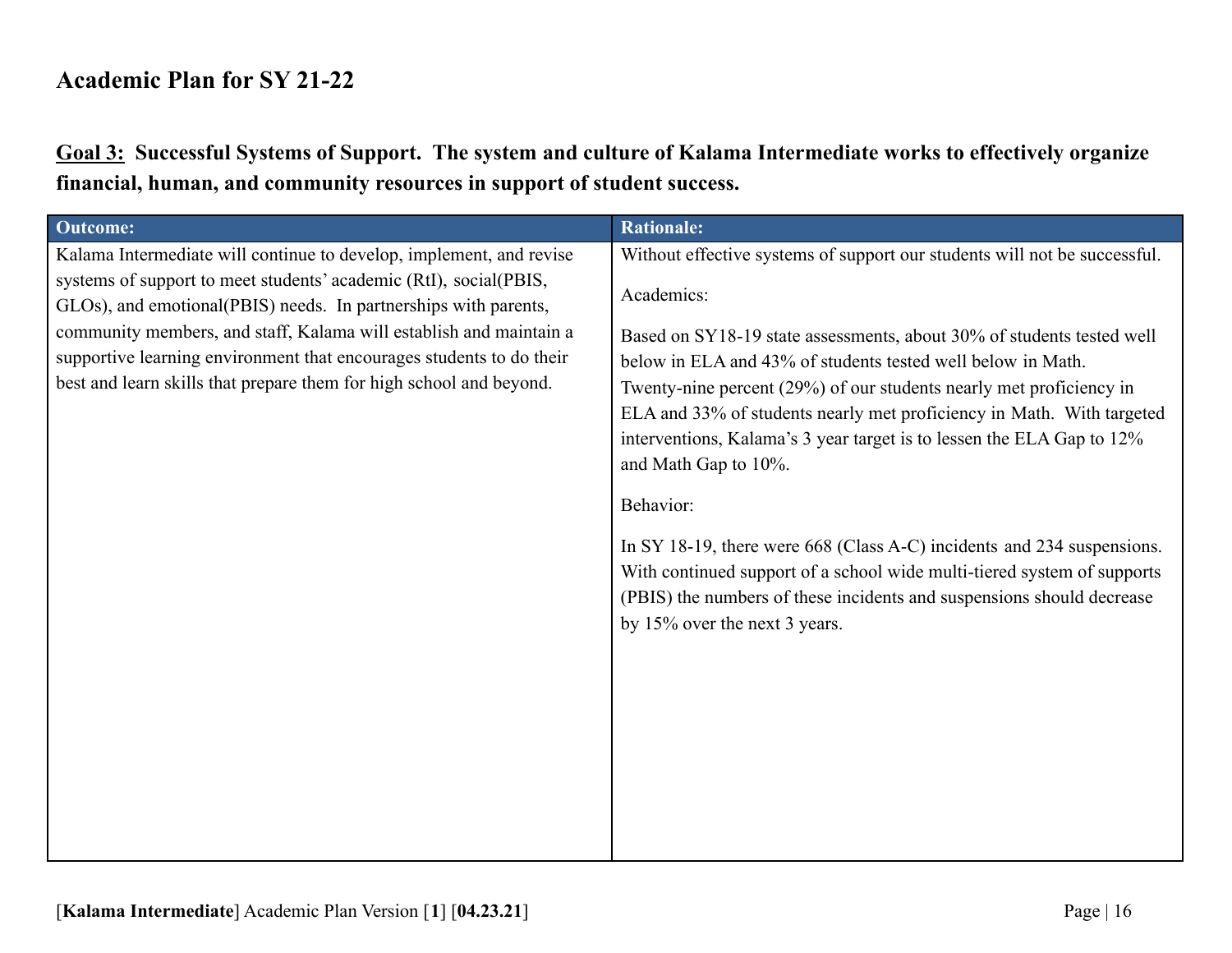| Planning                                                                                                                                  |                                                                                                                                                                                                                                                                                                                                                                                                                                                                                                                                                                                                                                                                                                                                                                                                                                                                                                                                                    |                                                   |                                                                   |                                                                                                                                         | <b>Interim Measures of Progress</b>                                                |
|-------------------------------------------------------------------------------------------------------------------------------------------|----------------------------------------------------------------------------------------------------------------------------------------------------------------------------------------------------------------------------------------------------------------------------------------------------------------------------------------------------------------------------------------------------------------------------------------------------------------------------------------------------------------------------------------------------------------------------------------------------------------------------------------------------------------------------------------------------------------------------------------------------------------------------------------------------------------------------------------------------------------------------------------------------------------------------------------------------|---------------------------------------------------|-------------------------------------------------------------------|-----------------------------------------------------------------------------------------------------------------------------------------|------------------------------------------------------------------------------------|
| <b>Desired Outcome</b>                                                                                                                    | <b>Enabling Activities</b><br>(Indicate year(s) of implementation<br>in next column)                                                                                                                                                                                                                                                                                                                                                                                                                                                                                                                                                                                                                                                                                                                                                                                                                                                               | <b>School</b><br>Year(s)<br>of<br><b>Activity</b> | <b>ART</b><br>Accountable<br>$\text{Lead}(s)$                     | <b>Source of</b><br><b>Funds</b><br>(Check)<br>applicable<br>boxes to<br><i>indicate source</i><br>of funds)                            | Define the relevant data used to<br>regularly assess and monitor<br>progress       |
| A. All staff meetings<br>will be focused on<br>student success and<br>continued<br>improvement of<br>school processes.<br>(SW1, SW3, SW6) | A1. The Leadership Team consisting of FOL<br>Leaders and other support staff will meet<br>quarterly to review and support<br>implementation of Academic Plan and<br>development of future years' plan.<br>A2. Staff will participate in PD and<br>discussions and give input towards<br>School-Wide Grading procedures which<br>will include GLOs, Standards-Based<br>Grading and Middle School Philosophy.<br>A3. The bell schedule will be utilized to<br>support students in intervention -<br>enrichment, allow for student activity<br>time/assemblies, support testing measures<br>and goal setting, as well as support<br>school-wide/grade level lessons towards<br>adolescent development. Supports and<br>resources will be provided in order to<br>maximize this time.<br>A4. Time will be dedicated to review and/or<br>revise discipline policy and discuss and<br>implement strategies to improve<br>consistency and accountability. | $2021 -$<br>2022                                  | <b>FOL</b><br>Leadership<br>$A1-A3$<br>VP1, VP2<br>A <sub>4</sub> | X WSF<br>X Title I<br>$\Box$ Title II<br>$\Box$ Title III<br>$\Box$ IDEA<br>$\Box$ Homeless<br>$\Box$ CTE<br>$\Box$ Other<br>$\Box$ N/A | <b>Meeting Minutes</b><br>Meeting Agendas<br>Kalama's Grading<br>Criteria Document |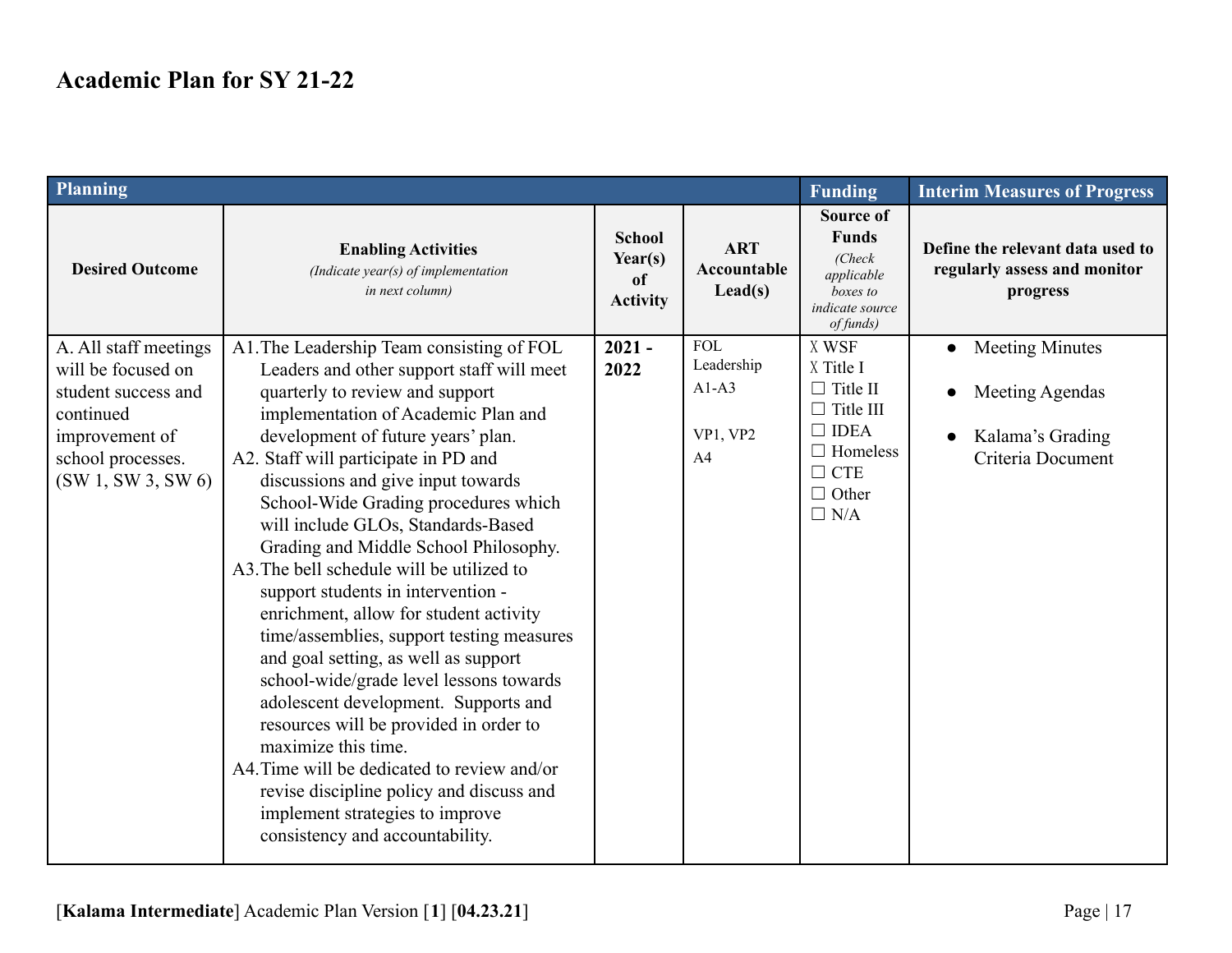| B. School            | B1. Master schedule will be adjusted to support | $2021 -$ | Registrar     | X WSF                   | Master Schedule<br>$\bullet$ |
|----------------------|-------------------------------------------------|----------|---------------|-------------------------|------------------------------|
| infrastructure and   | greater participation of students ready for     | 2022     | B1            | X Title I               |                              |
| programs will be     | inclusion. Resources will be provided for       |          |               | X Title II              | PTT/PPT/EA Schedule          |
| organized to support | Special Education and Core Classes to           |          | FOL Leaders   | $\Box$ Title III        |                              |
| targeted subgroups.  | support students in inclusion settings.         |          | <b>B2, B5</b> | $\Box$ IDEA             | Data Team Form with          |
| (SW1, SW5, SW6)      |                                                 |          |               | $\Box$ Homeless         | Analysis on High Needs       |
|                      | B2. Disaggregated data from high needs          |          | VP1, VP2      | $\Box$ CTE<br>X Other - | Population                   |
|                      | populations - SPED, Low SES, EL, and            |          | B3, B4, B6    | Student                 |                              |
|                      | Native Hawaiian will be reviewed in data        |          |               | Activities              | <b>Meeting Minutes</b>       |
|                      | team meetings.                                  |          | Curriculum    | School                  |                              |
|                      |                                                 |          | Coordinator   | Account                 | Intervention/Program         |
|                      | B3. Programs/activities to support struggling   |          | B7            | $\Box$ N/A              | Guidelines                   |
|                      | students (academically, emotionally, and        |          |               |                         |                              |
|                      | socially) will be identified and researched     |          |               |                         | <b>Inclusion LRE Data</b>    |
|                      | for implementation. Partnerships with           |          |               |                         | Purchase Orders              |
|                      | community members, parents, and                 |          |               |                         |                              |
|                      | organizations will be encouraged to             |          |               |                         |                              |
|                      | support these programs and activities.          |          |               |                         |                              |
|                      |                                                 |          |               |                         |                              |
|                      | B4. Interventions and recognitions will be      |          |               |                         |                              |
|                      | given to students based on attendance data.     |          |               |                         |                              |
|                      |                                                 |          |               |                         |                              |
|                      |                                                 |          |               |                         |                              |
|                      | B5. Programs will be purchased to provide       |          |               |                         |                              |
|                      | unit recovery for students who have             |          |               |                         |                              |
|                      | failed courses or for enrichment.               |          |               |                         |                              |
|                      | Funding will be provided for teachers           |          |               |                         |                              |
|                      | to support students during summer               |          |               |                         |                              |
|                      | and/or other intercession time.                 |          |               |                         |                              |
|                      |                                                 |          |               |                         |                              |
|                      | B6. Programs/resources will be provided to      |          |               |                         |                              |
|                      | increase opportunities for students who         |          |               |                         |                              |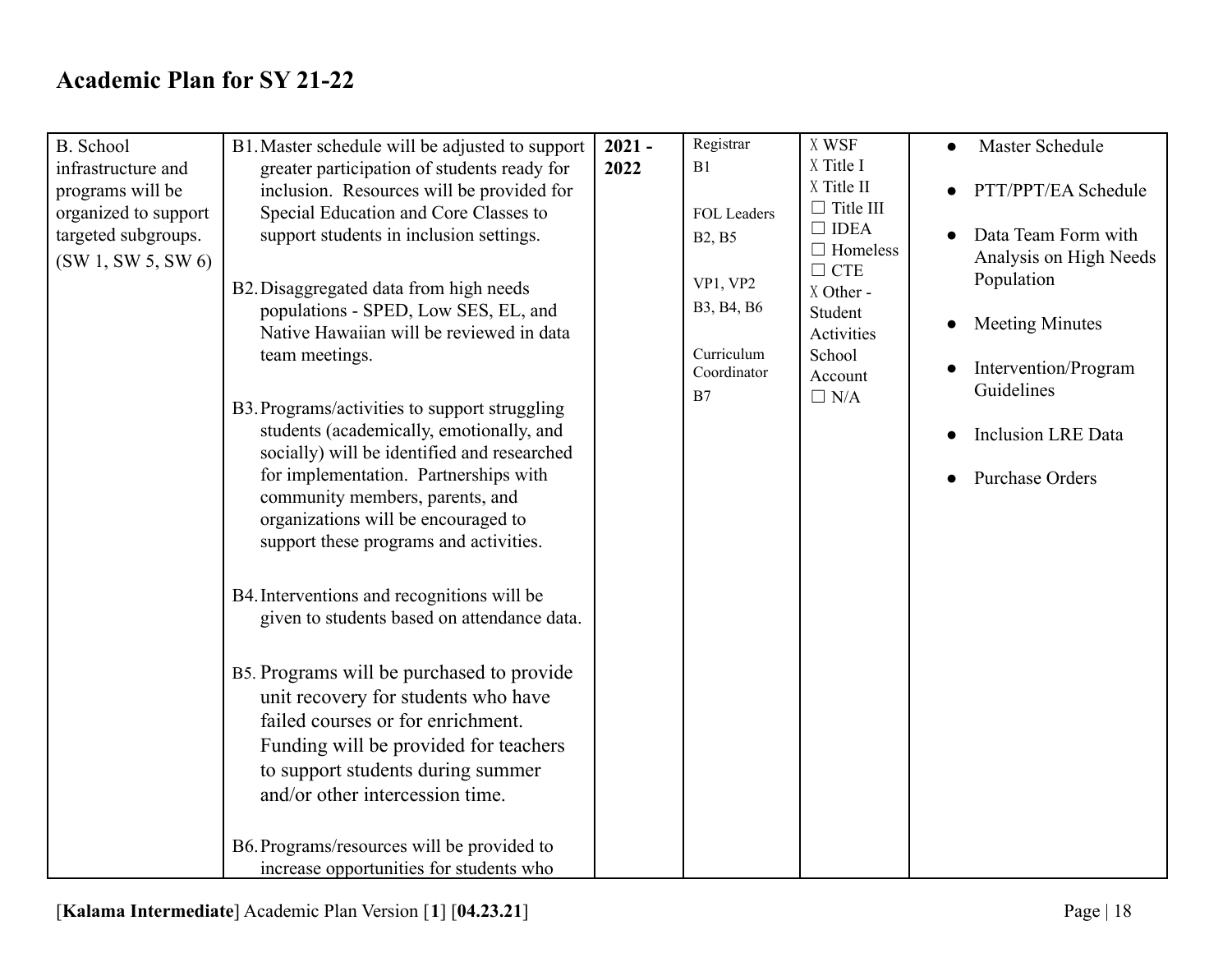|                                                                                            | need special motivation (behavioral)<br>and/or enrichment.<br>B7. Time and substitutes or part-time teacher<br>pay will be provided to departments and/or<br>teacher groups wanting to align<br>curriculum, attend professional<br>development, and/or conduct necessary<br>business to positively impact student<br>learning.                                                                                                                                                                                                                                                                                                                                                                                                                                                                                                                                                                                               |                  |             |                                                                                                                                         |                                                                                                              |
|--------------------------------------------------------------------------------------------|------------------------------------------------------------------------------------------------------------------------------------------------------------------------------------------------------------------------------------------------------------------------------------------------------------------------------------------------------------------------------------------------------------------------------------------------------------------------------------------------------------------------------------------------------------------------------------------------------------------------------------------------------------------------------------------------------------------------------------------------------------------------------------------------------------------------------------------------------------------------------------------------------------------------------|------------------|-------------|-----------------------------------------------------------------------------------------------------------------------------------------|--------------------------------------------------------------------------------------------------------------|
| C. Parental and<br>community<br>involvement will<br>increase by 15%.<br>(SW 5, SW 6, SW 7) | C1. Kalama will continue to support parent<br>engagement activities such as Open House,<br>STEMWorks Parent Night, 5th Grade<br>Orientation/Electives Night, and others.<br>C2. Kalama will increase opportunities for<br>parents and community members to<br>volunteer and/or participate in activities<br>that support the school and student success.<br>(Classroom support, Beautification<br>Projects, School-Wide Activity Days, Field<br>Trips, etc)<br>C3. Communication will be supported to<br>include both digital platforms (website,<br>app, blog, K-Notes, etc) and hard-copy<br>communication (newsletter, fliers, etc).<br>C4. Programs/activities to promote education<br>for parents, guardians, grandparents, etc.<br>will be researched, coordinated, and<br>implemented. Outreach to parents may<br>include archived videos, book studies, and<br>other opportunities to support positive<br>parenting. | $2021 -$<br>2022 | <b>PCNC</b> | X WSF<br>X Title I<br>$\Box$ Title II<br>$\Box$ Title III<br>$\Box$ IDEA<br>$\Box$ Homeless<br>$\Box$ CTE<br>$\Box$ Other<br>$\Box$ N/A | <b>SQS Survey Data</b><br>Parent<br>EngagementActivity<br>Attendance<br>Volunteer List<br>Calendar of Events |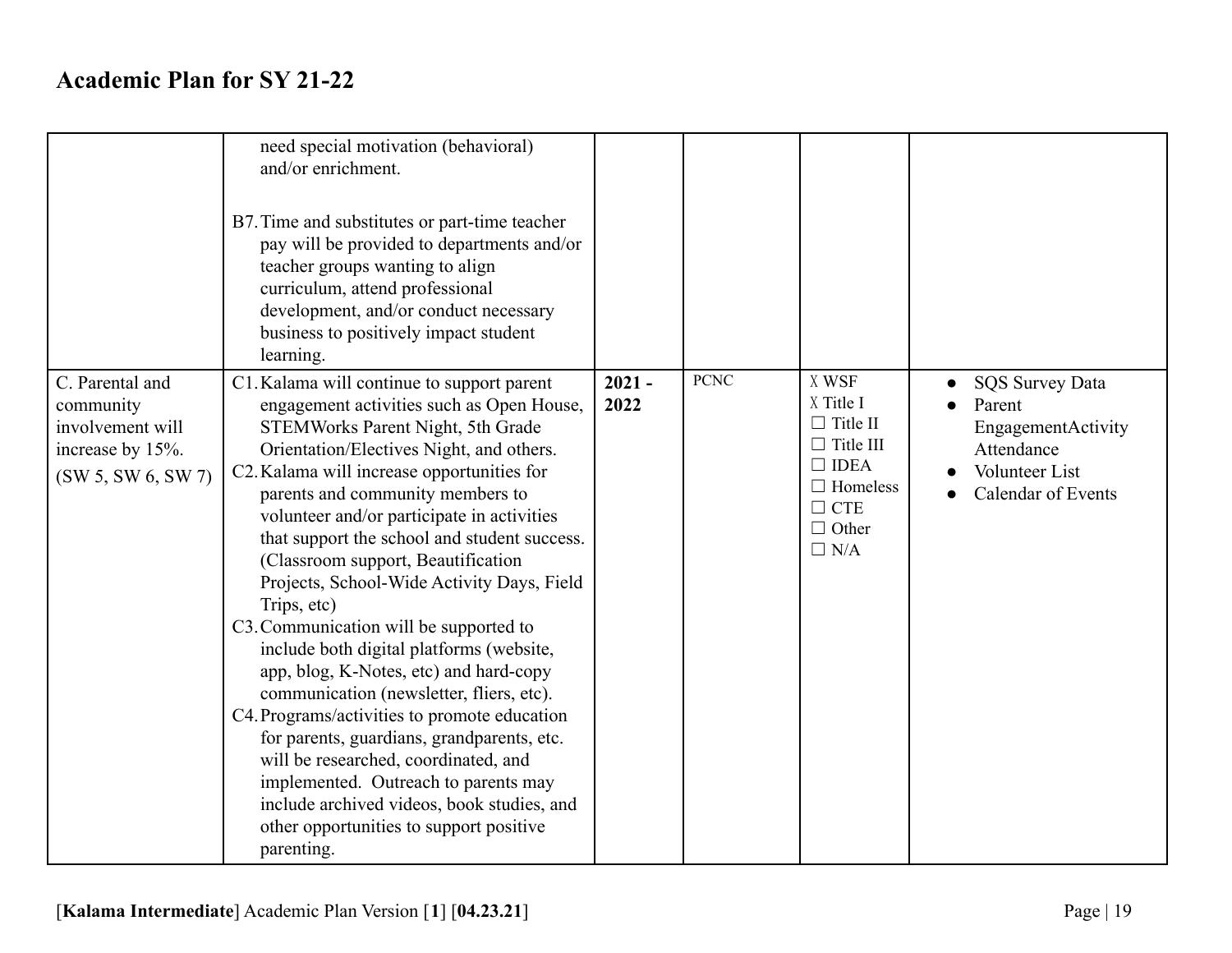| D. Classrooms will<br>be restructured to<br>support 21st Century<br>learning<br>environments.<br>$(SW_0)$ | D1. Funding will be provided to purchase<br>electronic equipment and other<br>characteristics of 21st century classroom<br>environments.<br>D2. Chromebook carts, other computer and<br>digital equipment, and software will be<br>purchased to support digital literacy. | $2021 -$<br>2022 | D1 & D2<br>Tech<br>Coordinator | X WSF<br>X Title I<br>$\Box$ Title II<br>$\Box$ Title III<br>$\Box$ IDEA<br>$\Box$ Homeless<br>$\Box$ CTE<br>X Other -<br>Grants<br>$\Box$ N/A | Purchase Orders<br>$\bullet$ |
|-----------------------------------------------------------------------------------------------------------|---------------------------------------------------------------------------------------------------------------------------------------------------------------------------------------------------------------------------------------------------------------------------|------------------|--------------------------------|------------------------------------------------------------------------------------------------------------------------------------------------|------------------------------|
|                                                                                                           |                                                                                                                                                                                                                                                                           |                  |                                |                                                                                                                                                |                              |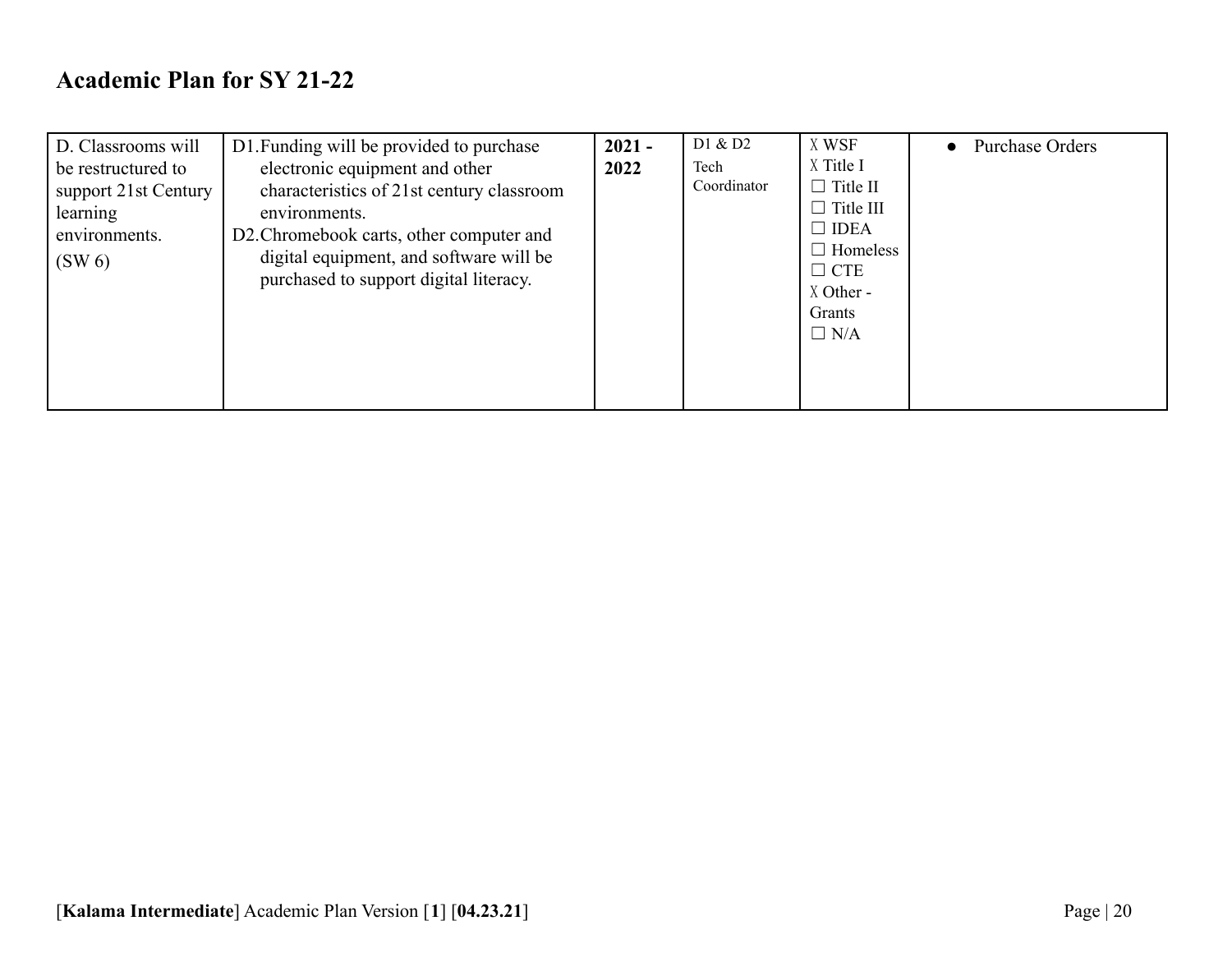#### **Title I Addendum to the 2021 Academic Plan (AcPlan), School Year 2021-22**

**School Name: Kalama Intermediate Date: 04/23/2021**

#### **Directions:**

- **1. All schoolwide (SW) program plan requirements must be addressed in the AcPlan and/or through other evidence.**
- **2. Within the AcPlan, label locations where SW program plan requirements are addressed, if applicable (e.g. SW 5, SW 6, SW 7).**
- **3. On this document, summarize locations in the AcPlan and other evidence that SW program plan requirements are addressed.**

| SW Program Plan Requirements (ESSA 1114(b))                                                                                                                                                                                                                                                                                                                                                                                                                                                                                                  | <b>Location in the AcPlan where the SW</b><br><b>Program Plan Requirement is</b><br>addressed<br>(e.g. page #, section)                                    | Other evidence that the SW<br><b>Program Plan Requirement is</b><br>addressed<br>(e.g. CNA, SCC Assurances)                                                    |
|----------------------------------------------------------------------------------------------------------------------------------------------------------------------------------------------------------------------------------------------------------------------------------------------------------------------------------------------------------------------------------------------------------------------------------------------------------------------------------------------------------------------------------------------|------------------------------------------------------------------------------------------------------------------------------------------------------------|----------------------------------------------------------------------------------------------------------------------------------------------------------------|
| SW 1: The school's Academic Plan is based on a comprehensive needs<br>assessment of the entire school that takes into account information on the<br>academic achievement of children in relation to the challenging State<br>academic standards, particularly the needs of those children who are<br>failing, or are at-risk of failing to meet the challenging academic<br>standards.                                                                                                                                                       | Goal 1: Student Success<br>Enabling Activity B3, C1, C2, C4<br>Goal 3: Successful Systems of Support<br>Enabling Activity A3, B1, B2, B3, B5,<br><b>B6</b> | <b>WASC Self-Study</b>                                                                                                                                         |
| SW 2: The school's Academic Plan is developed with the involvement<br>of parents and other members of the community to be served and<br>individuals who will carry out such plan, including teachers, principals,<br>other school leaders, paraprofessionals, complex area staff, to the extent<br>feasible, and if appropriate, specialized instructional support personnel,<br>technical assistance providers, school staff, if the plan relates to a<br>secondary school, students, and other individuals as determined by the<br>school. |                                                                                                                                                            | WASC Self-Study,<br><b>SCC</b> Assurance,<br><b>School Improvement Minutes</b><br><b>Department Minutes</b><br><b>Team Minutes</b><br>Learning Leaders Minutes |
| SW 3: The school's Academic Plan and its implementation shall be<br>regularly monitored and revised as necessary based on student needs to<br>ensure that all students are provided opportunities to meet the<br>challenging State academic standards                                                                                                                                                                                                                                                                                        | Goal 3: Successful Systems of Support<br>Enabling Activity A1                                                                                              | Learning Leaders Minutes<br><b>Staff Meeting Schedule</b>                                                                                                      |
| SW 4: The school's Academic Plan is available to the Hawaii                                                                                                                                                                                                                                                                                                                                                                                                                                                                                  |                                                                                                                                                            | School Website                                                                                                                                                 |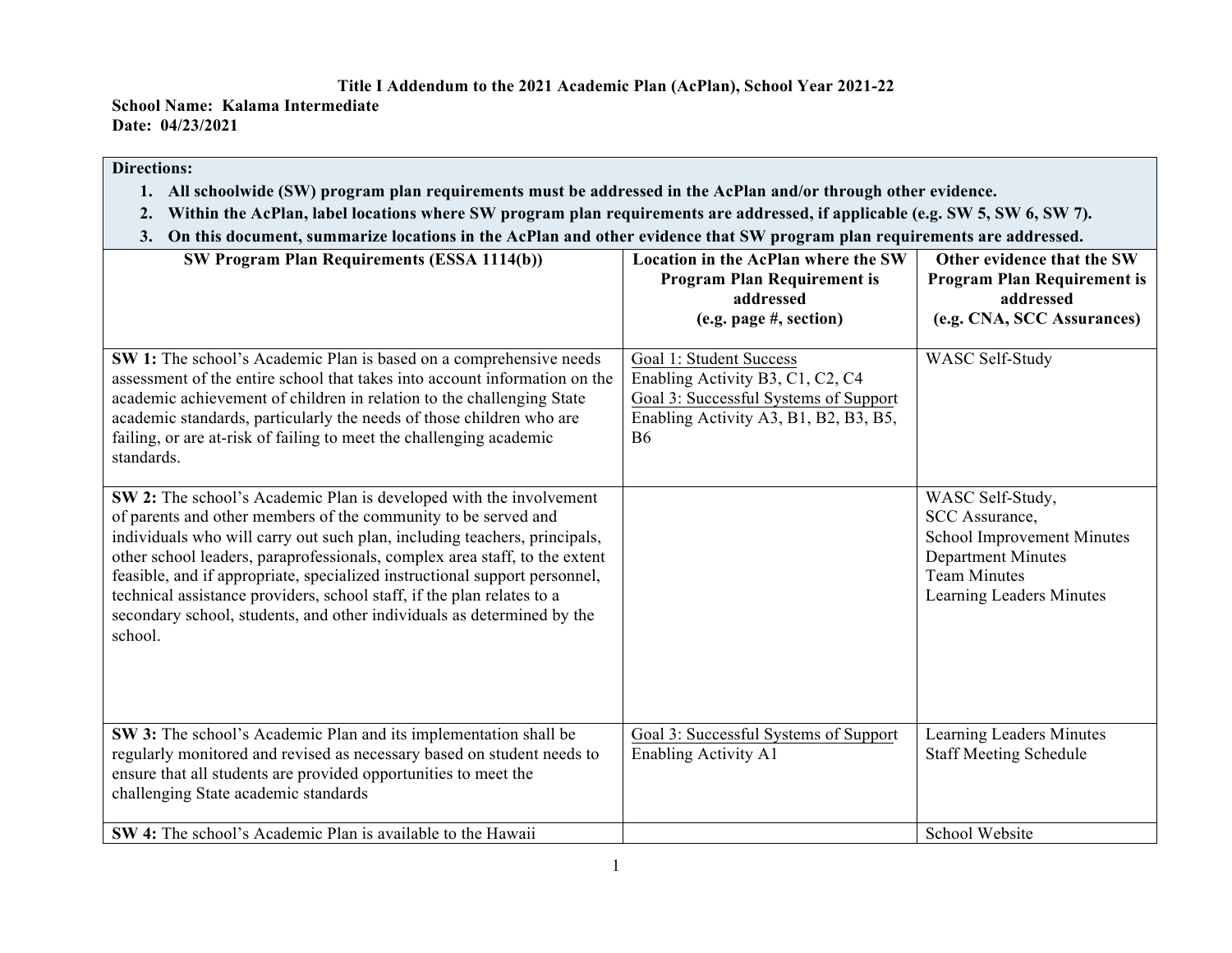#### **Title I Addendum to the 2021 Academic Plan (AcPlan), School Year 2021-22**

#### **School Name: Kalama Intermediate Date: 04/23/2021**

| Department of Education, parents, and the public and the information<br>contained in such plan is in an understandable and uniform format and,<br>to the extent practicable, provided in a language that the parents can<br>understand.                                                                                                                                                                                                                                                                                          |                                                                                                                              |                                                                                             |
|----------------------------------------------------------------------------------------------------------------------------------------------------------------------------------------------------------------------------------------------------------------------------------------------------------------------------------------------------------------------------------------------------------------------------------------------------------------------------------------------------------------------------------|------------------------------------------------------------------------------------------------------------------------------|---------------------------------------------------------------------------------------------|
| SW 5: If appropriate and applicable, the Academic Plan is developed in<br>coordination and integration with other federal, state, and local services,<br>resources, and programs (e.g., programs supported under this Act,<br>violence prevention programs, nutrition programs, housing programs,<br>Head Start programs, adult education programs, career and technical<br>education programs, and schools implementing comprehensive support<br>and improvement activities or targeted support and improvement<br>activities). | Goal 2:Staff Success<br><b>Enabling Activity F1</b><br>Goal 3: Successful Systems of Support<br>Enabling Activity B3, C1, C4 | Letters of Collaboration with<br>Organizations (REACH,<br>STEMworks, MEO, MEDB,<br>$etc.$ ) |
| SW 6: The Academic Plan includes a description of the strategies that<br>the school will be implementing to address school needs, including a<br>description of how such strategies will-                                                                                                                                                                                                                                                                                                                                        | All Goals and Desired Outcomes                                                                                               |                                                                                             |
| (i) provide opportunities for all children, including each of the subgroups<br>of students (i.e. economically disadvantaged, major racial and ethnic<br>groups, children with disabilities, English learners) to meet the<br>challenging State academic standards;                                                                                                                                                                                                                                                               |                                                                                                                              |                                                                                             |
| (ii) use methods and instructional strategies that strengthen the academic<br>program in the school, increase the amount and quality of learning time,<br>and help provide an enriched and accelerated curriculum, which may<br>include programs, activities, and courses necessary to provide a well-<br>rounded education; and                                                                                                                                                                                                 |                                                                                                                              |                                                                                             |
| (iii) address the needs of all children in the school, but particularly the<br>needs of those at risk of not meeting the challenging State academic<br>standards, through activities which may include—<br>(I) counseling, school-based mental health programs, specialized<br>instructional support services, mentoring services, and other<br>strategies to improve students' skills outside the academic<br>subject areas;                                                                                                    |                                                                                                                              |                                                                                             |